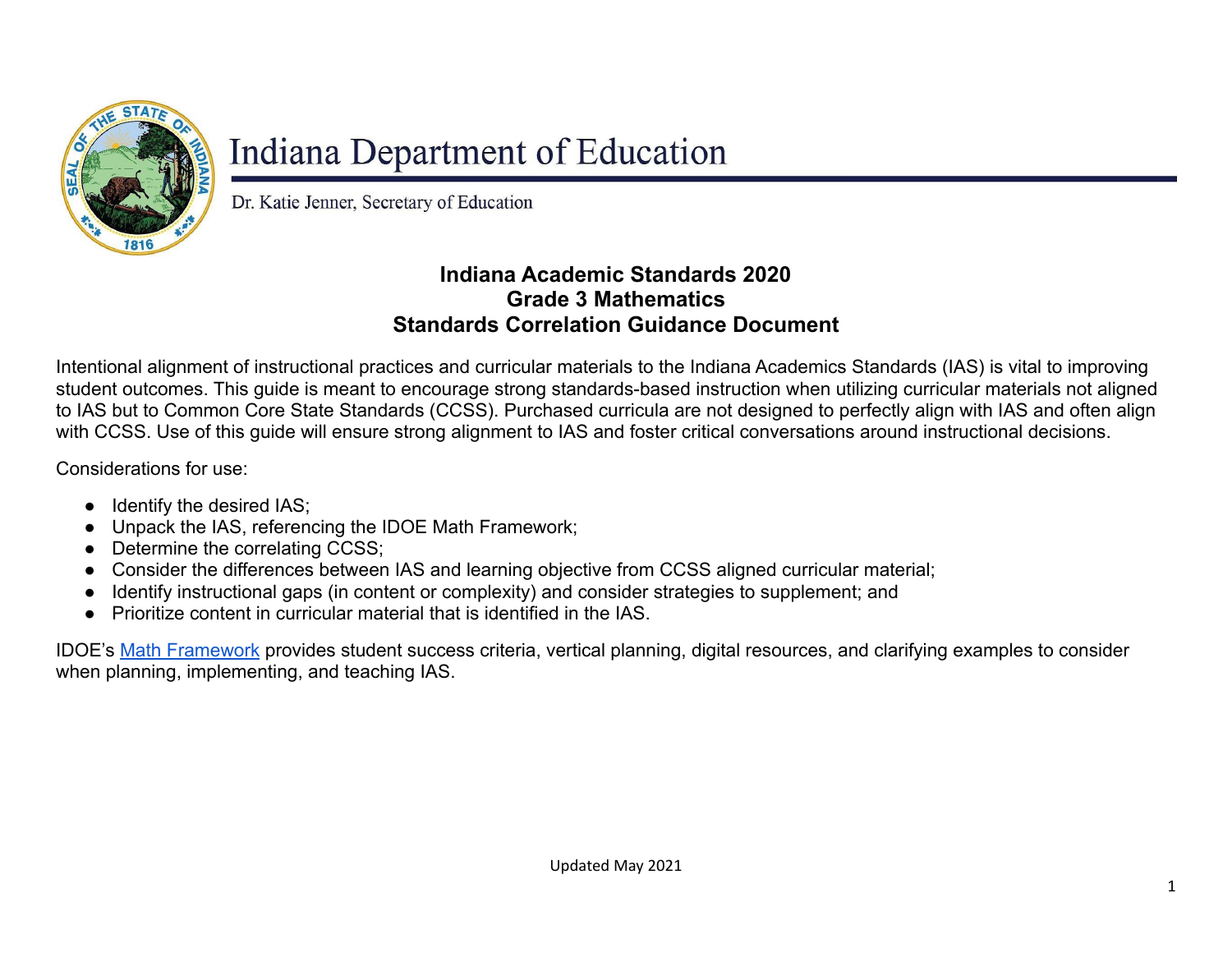| Indiana Academic Standards (IAS)                                                                                                                                                                                                                                                                                                                                                                                                                                                                                                                                                                                                                                                                                                                                                                                                                                                                                                                                                                                                                                                                                         | <b>Common Core State Standards</b>                                                                                                                                                                                                                                                                                                                                                                                                                                                                                                                                                                                                                                                                                                                                                                                                                                                                                                                                                                                                                                                                                                                                                                                                                  | <b>Difference Between CCSS and IAS</b>      |  |  |
|--------------------------------------------------------------------------------------------------------------------------------------------------------------------------------------------------------------------------------------------------------------------------------------------------------------------------------------------------------------------------------------------------------------------------------------------------------------------------------------------------------------------------------------------------------------------------------------------------------------------------------------------------------------------------------------------------------------------------------------------------------------------------------------------------------------------------------------------------------------------------------------------------------------------------------------------------------------------------------------------------------------------------------------------------------------------------------------------------------------------------|-----------------------------------------------------------------------------------------------------------------------------------------------------------------------------------------------------------------------------------------------------------------------------------------------------------------------------------------------------------------------------------------------------------------------------------------------------------------------------------------------------------------------------------------------------------------------------------------------------------------------------------------------------------------------------------------------------------------------------------------------------------------------------------------------------------------------------------------------------------------------------------------------------------------------------------------------------------------------------------------------------------------------------------------------------------------------------------------------------------------------------------------------------------------------------------------------------------------------------------------------------|---------------------------------------------|--|--|
| 2020                                                                                                                                                                                                                                                                                                                                                                                                                                                                                                                                                                                                                                                                                                                                                                                                                                                                                                                                                                                                                                                                                                                     | (CCSS)                                                                                                                                                                                                                                                                                                                                                                                                                                                                                                                                                                                                                                                                                                                                                                                                                                                                                                                                                                                                                                                                                                                                                                                                                                              | 2020                                        |  |  |
|                                                                                                                                                                                                                                                                                                                                                                                                                                                                                                                                                                                                                                                                                                                                                                                                                                                                                                                                                                                                                                                                                                                          | <b>Process Standards for Mathematics</b>                                                                                                                                                                                                                                                                                                                                                                                                                                                                                                                                                                                                                                                                                                                                                                                                                                                                                                                                                                                                                                                                                                                                                                                                            |                                             |  |  |
| PS.1: Make sense of problems and                                                                                                                                                                                                                                                                                                                                                                                                                                                                                                                                                                                                                                                                                                                                                                                                                                                                                                                                                                                                                                                                                         | MP1: Make sense of problems and                                                                                                                                                                                                                                                                                                                                                                                                                                                                                                                                                                                                                                                                                                                                                                                                                                                                                                                                                                                                                                                                                                                                                                                                                     | IAS removes criteria involving a graphing   |  |  |
| persevere in solving them.                                                                                                                                                                                                                                                                                                                                                                                                                                                                                                                                                                                                                                                                                                                                                                                                                                                                                                                                                                                                                                                                                               | persevere in solving them.                                                                                                                                                                                                                                                                                                                                                                                                                                                                                                                                                                                                                                                                                                                                                                                                                                                                                                                                                                                                                                                                                                                                                                                                                          | calculator and does not distinguish between |  |  |
| Mathematically proficient students start by<br>explaining to themselves the meaning of a<br>problem and looking for entry points to its<br>solution. They analyze givens, constraints,<br>relationships, and goals. They make<br>conjectures about the form and meaning of<br>the solution and plan a solution pathway,<br>rather than simply jumping into a solution<br>attempt. They consider analogous problems<br>and try special cases and simpler forms of<br>the original problem in order to gain insight<br>into its solution. They monitor and evaluate<br>their progress and change course if<br>necessary. Mathematically proficient<br>students check their answers to problems<br>using a different method, and they<br>continually ask themselves, "Does this make<br>sense?" and "Is my answer reasonable?"<br>They understand the approaches of others<br>to solving complex problems and identify<br>correspondences between different<br>approaches. Mathematically proficient<br>students understand how mathematical<br>ideas interconnect and build on one another<br>to produce a coherent whole. | Mathematically proficient students start by<br>explaining to themselves the meaning of a<br>problem and looking for entry points to its<br>solution. They analyze givens, constraints,<br>relationships, and goals. They make<br>conjectures about the form and meaning of<br>the solution and plan a solution pathway<br>rather than simply jumping into a solution<br>attempt. They consider analogous problems,<br>and try special cases and simpler forms of<br>the original problem in order to gain insight<br>into its solution. They monitor and evaluate<br>their progress and change course if<br>necessary. Older students might, depending<br>on the context of the problem, transform<br>algebraic expressions or change the viewing<br>window on their graphing calculator to get<br>the information they need. Mathematically<br>proficient students can explain<br>correspondences between equations, verbal<br>descriptions, tables, and graphs or draw<br>diagrams of important features and<br>relationships, graph data, and search for<br>regularity or trends. Younger students might<br>rely on using concrete objects or pictures to<br>help conceptualize and solve a problem.<br>Mathematically proficient students check | younger and older students.                 |  |  |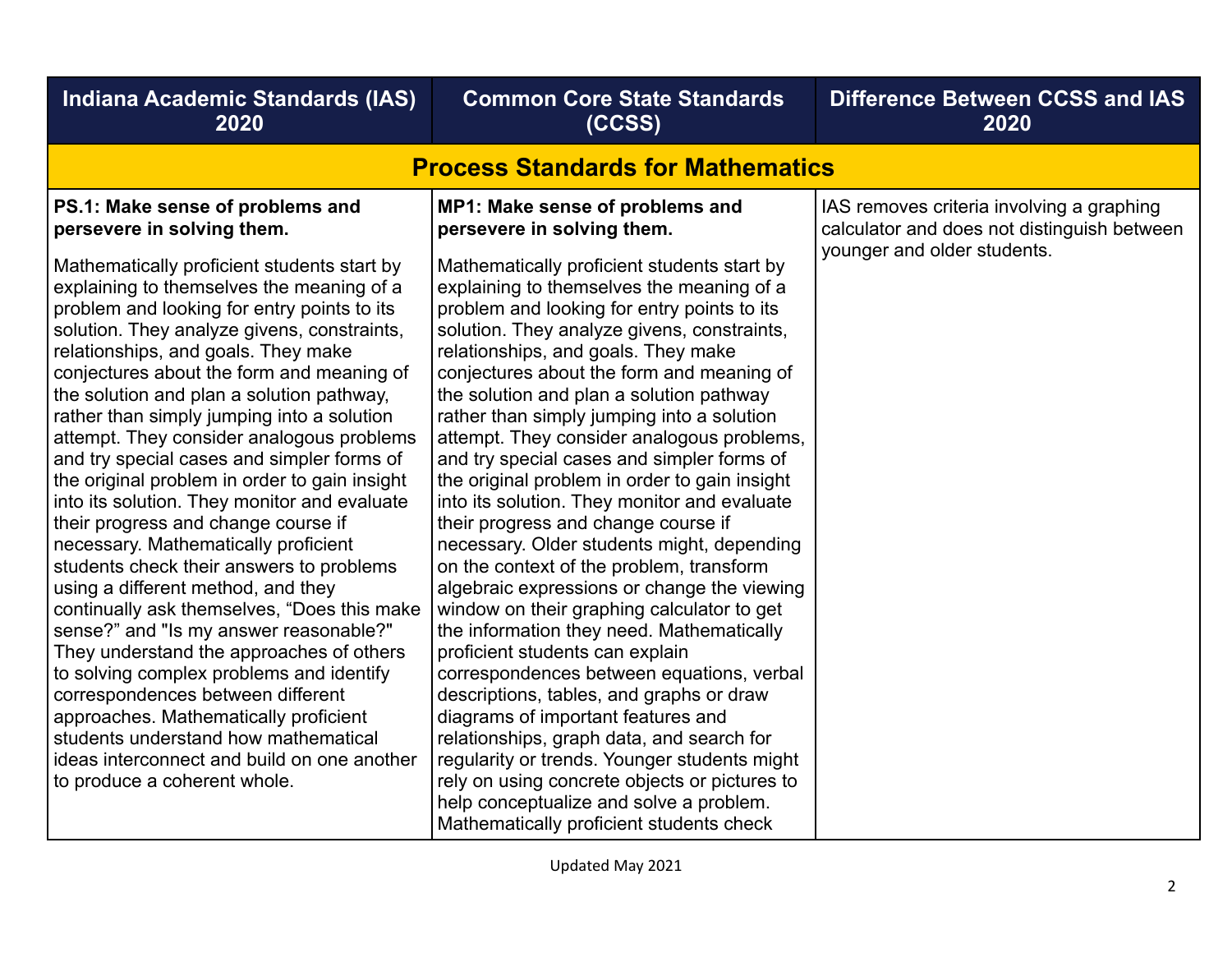|                                                                                                                                                                                                                                                                                                                                                                                                                                                                                                                                                                                                                                                                                                                                                                                                                                                                                                                                               | their answers to problems using a different<br>method, and they continually ask<br>themselves, "Does this make sense?" They<br>can understand the approaches of others to<br>solving complex problems and identify<br>correspondences between different<br>approaches.                                                                                                                                                                                                                                                                                                                                                                                                                                                                                                                                                                                                                                                                        |                                    |
|-----------------------------------------------------------------------------------------------------------------------------------------------------------------------------------------------------------------------------------------------------------------------------------------------------------------------------------------------------------------------------------------------------------------------------------------------------------------------------------------------------------------------------------------------------------------------------------------------------------------------------------------------------------------------------------------------------------------------------------------------------------------------------------------------------------------------------------------------------------------------------------------------------------------------------------------------|-----------------------------------------------------------------------------------------------------------------------------------------------------------------------------------------------------------------------------------------------------------------------------------------------------------------------------------------------------------------------------------------------------------------------------------------------------------------------------------------------------------------------------------------------------------------------------------------------------------------------------------------------------------------------------------------------------------------------------------------------------------------------------------------------------------------------------------------------------------------------------------------------------------------------------------------------|------------------------------------|
| <b>PS.2: Reason abstractly and</b><br>quantitatively.                                                                                                                                                                                                                                                                                                                                                                                                                                                                                                                                                                                                                                                                                                                                                                                                                                                                                         | <b>MP.2: Reason abstractly and</b><br>quantitatively.                                                                                                                                                                                                                                                                                                                                                                                                                                                                                                                                                                                                                                                                                                                                                                                                                                                                                         | No content differences identified. |
| Mathematically proficient students make<br>sense of quantities and their relationships in<br>problem situations. They bring two<br>complementary abilities to bear on problems<br>involving quantitative relationships: the<br>ability to decontextualize-to abstract a<br>given situation and represent it symbolically<br>and manipulate the representing symbols as<br>if they have a life of their own, without<br>necessarily attending to their referents-and<br>the ability to contextualize, to pause as<br>needed during the manipulation process in<br>order to probe into the referents for the<br>symbols involved. Quantitative reasoning<br>entails habits of creating a coherent<br>representation of the problem at hand;<br>considering the units involved; attending to<br>the meaning of quantities, not just how to<br>compute them; and knowing and flexibly<br>using different properties of operations and<br>objects. | Mathematically proficient students make<br>sense of quantities and their relationships in<br>problem situations. They bring two<br>complementary abilities to bear on problems<br>involving quantitative relationships: the<br>ability to decontextualize-to abstract a<br>given situation and represent it symbolically<br>and manipulate the representing symbols as<br>if they have a life of their own, without<br>necessarily attending to their referents-and<br>the ability to contextualize, to pause as<br>needed during the manipulation process in<br>order to probe into the referents for the<br>symbols involved. Quantitative reasoning<br>entails habits of creating a coherent<br>representation of the problem at hand;<br>considering the units involved; attending to<br>the meaning of quantities, not just how to<br>compute them; and knowing and flexibly<br>using different properties of operations and<br>objects. |                                    |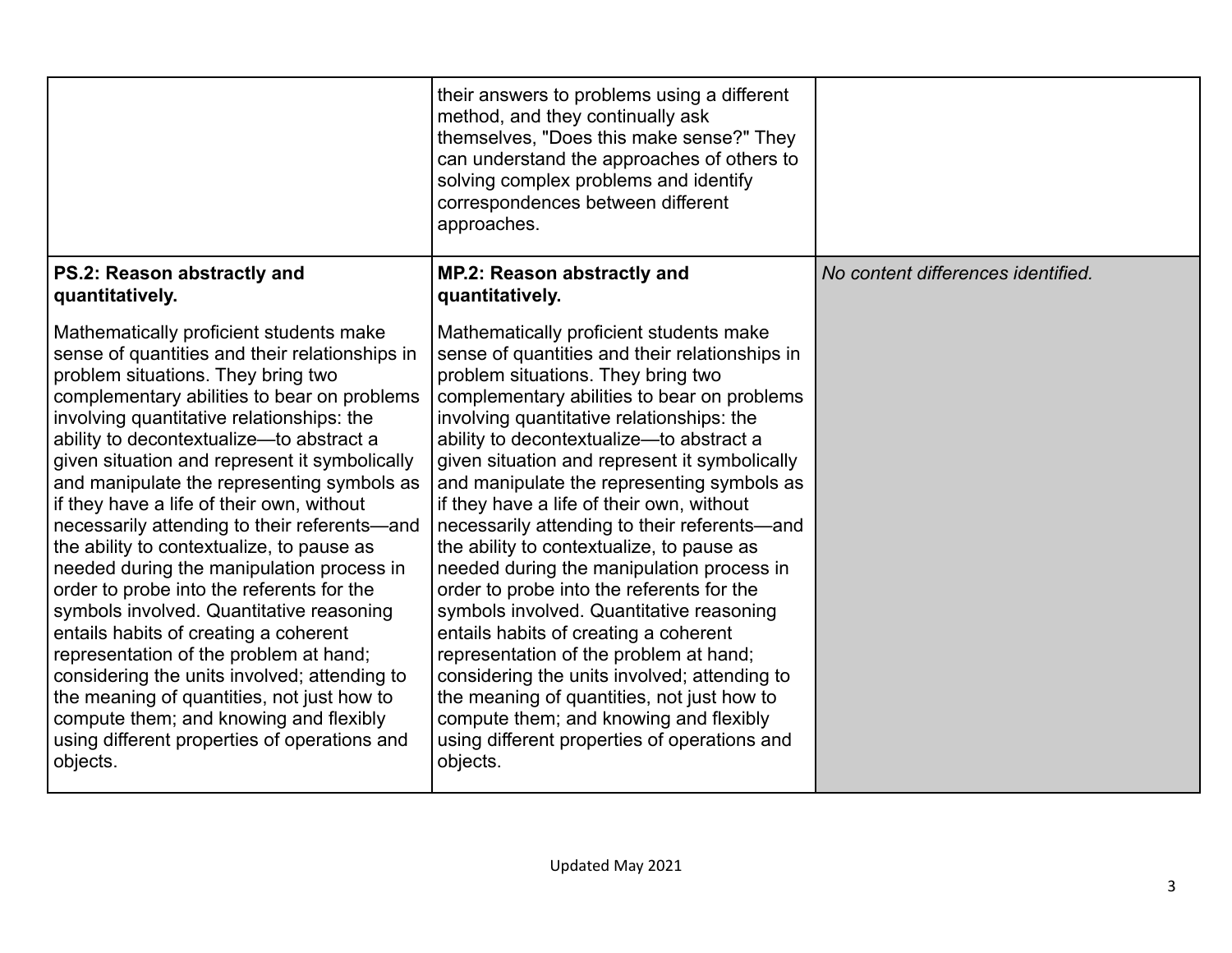| PS.3: Construct viable arguments and<br>critique the reasoning of others.                                                                                                                                                                                                                                                                                                                                                                                                                                                                                                                                                                                                                                                                                                                                                                                                                                                                                                                                                                                                                                                                                                                                                                                                                                   | <b>MP.3: Construct viable arguments and</b><br>critique the reasoning of others.                                                                                                                                                                                                                                                                                                                                                                                                                                                                                                                                                                                                                                                                                                                                                                                                                                                                                                                                                                                                                                                                                                    | IAS includes the justification of statements<br>that are true always, sometimes, or never.                               |
|-------------------------------------------------------------------------------------------------------------------------------------------------------------------------------------------------------------------------------------------------------------------------------------------------------------------------------------------------------------------------------------------------------------------------------------------------------------------------------------------------------------------------------------------------------------------------------------------------------------------------------------------------------------------------------------------------------------------------------------------------------------------------------------------------------------------------------------------------------------------------------------------------------------------------------------------------------------------------------------------------------------------------------------------------------------------------------------------------------------------------------------------------------------------------------------------------------------------------------------------------------------------------------------------------------------|-------------------------------------------------------------------------------------------------------------------------------------------------------------------------------------------------------------------------------------------------------------------------------------------------------------------------------------------------------------------------------------------------------------------------------------------------------------------------------------------------------------------------------------------------------------------------------------------------------------------------------------------------------------------------------------------------------------------------------------------------------------------------------------------------------------------------------------------------------------------------------------------------------------------------------------------------------------------------------------------------------------------------------------------------------------------------------------------------------------------------------------------------------------------------------------|--------------------------------------------------------------------------------------------------------------------------|
| Mathematically proficient students<br>understand and use stated assumptions,<br>definitions, and previously established<br>results in constructing arguments. They<br>make conjectures and build a logical<br>progression of statements to explore the<br>truth of their conjectures. They analyze<br>situations by breaking them into cases and<br>recognize and use counterexamples. They<br>organize their mathematical thinking, justify<br>their conclusions and communicate them to<br>others, and respond to the arguments of<br>others. They reason inductively about data,<br>making plausible arguments that take into<br>account the context from which the data<br>arose. Mathematically proficient students are   Mathematically proficient students are also<br>also able to compare the effectiveness of<br>two plausible arguments, distinguish correct<br>logic or reasoning from that which is flawed,<br>and—if there is a flaw in an<br>argument—explain what it is. They justify<br>whether a given statement is true always,<br>sometimes, or never. Mathematically<br>proficient students participate and<br>collaborate in a mathematics community.<br>They listen to or read the arguments of<br>others, decide whether they make sense,<br>and ask useful questions to clarify or | Mathematically proficient students<br>understand and use stated assumptions,<br>definitions, and previously established<br>results in constructing arguments. They<br>make conjectures and build a logical<br>progression of statements to explore the<br>truth of their conjectures. They are able to<br>analyze situations by breaking them into<br>cases, and can recognize and use<br>counterexamples. They justify their<br>conclusions, communicate them to others,<br>and respond to the arguments of others.<br>They reason inductively about data, making<br>plausible arguments that take into account<br>the context from which the data arose.<br>able to compare the effectiveness of two<br>plausible arguments, distinguish correct logic<br>or reasoning from that which is flawed,<br>and—if there is a flaw in an<br>argument-explain what it is. Elementary<br>students can construct arguments using<br>concrete referents such as objects,<br>drawings, diagrams, and actions. Such<br>arguments can make sense and be correct,<br>even though they are not generalized or<br>made formal until later grades. Later,<br>students learn to determine domains to | IAS includes collaboration in a mathematics<br>community and does not distinguish<br>between younger and older students. |
| improve the arguments.                                                                                                                                                                                                                                                                                                                                                                                                                                                                                                                                                                                                                                                                                                                                                                                                                                                                                                                                                                                                                                                                                                                                                                                                                                                                                      | which an argument applies. Students at all<br>grades can listen or read the arguments of<br>others, decide whether they make sense,                                                                                                                                                                                                                                                                                                                                                                                                                                                                                                                                                                                                                                                                                                                                                                                                                                                                                                                                                                                                                                                 |                                                                                                                          |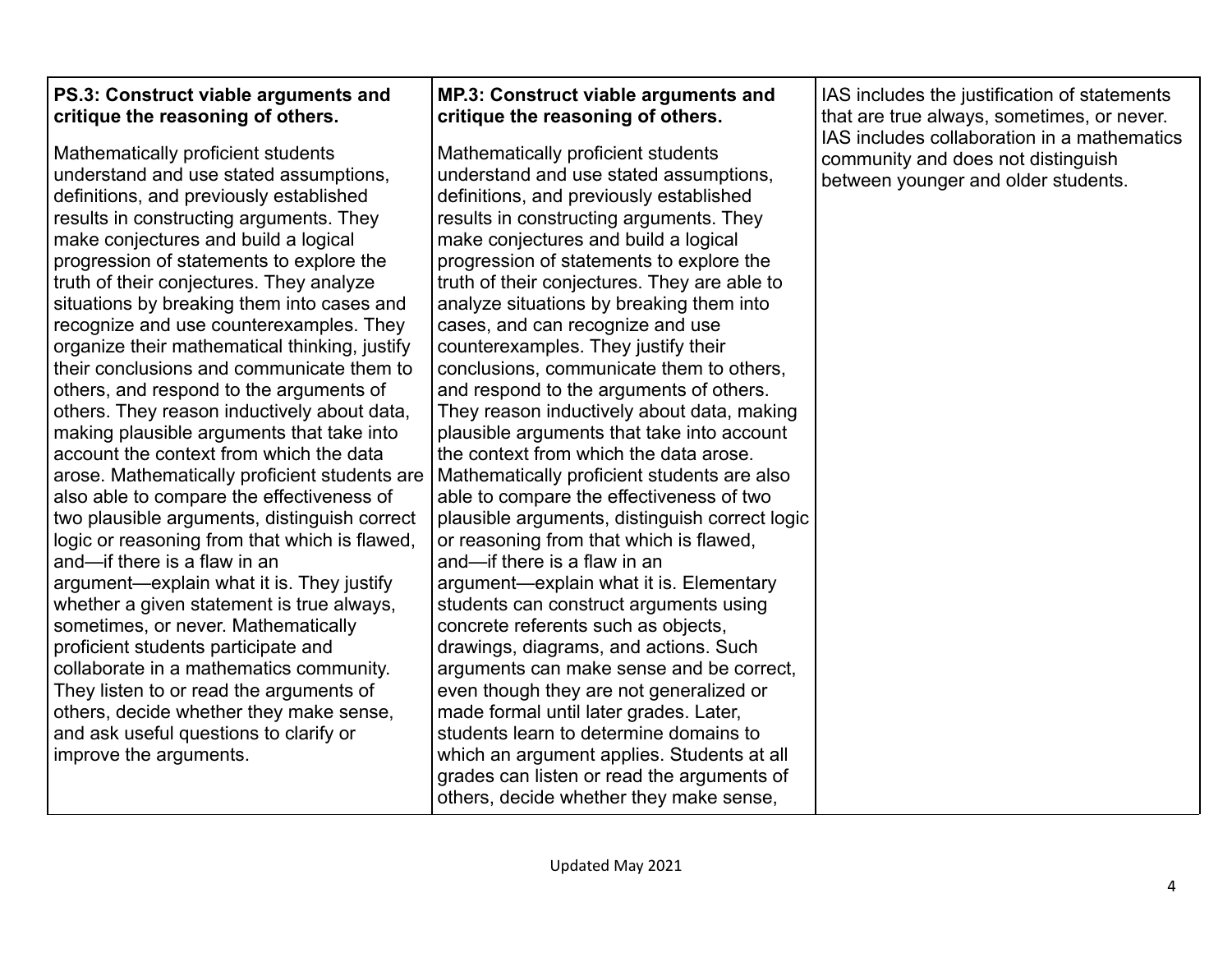| and ask useful questions to clarify or<br>improve the arguments.<br>PS.4: Model with mathematics.<br><b>MP.4: Model with mathematics.</b><br>IAS does not distinguish between younger<br>and older students.<br>Mathematically proficient students apply the<br>Mathematically proficient students can apply<br>mathematics they know to solve problems<br>the mathematics they know to solve<br>problems arising in everyday life, society,<br>arising in everyday life, society, and the<br>and the workplace. In early grades, this<br>workplace using a variety of appropriate<br>strategies. They create and use a variety of<br>might be as simple as writing an addition<br>representations to solve problems and to<br>equation to describe a situation. In middle<br>organize and communicate mathematical<br>grades, a student might apply proportional<br>ideas. Mathematically proficient students<br>reasoning to plan a school event or analyze<br>apply what they know and are comfortable<br>a problem in the community. By high school,<br>making assumptions and approximations to<br>a student might use geometry to solve a<br>design problem or use a function to describe<br>simplify a complicated situation, realizing<br>that these may need revision later. They are<br>how one quantity of interest depends on<br>able to identify important quantities in a<br>another. Mathematically proficient students<br>practical situation and map their<br>who can apply what they know are<br>relationships using such tools as diagrams,<br>comfortable making assumptions and<br>two-way tables, graphs, flowcharts and<br>approximations to simplify a complicated<br>formulas. They analyze those relationships<br>situation, realizing that these may need<br>mathematically to draw conclusions. They<br>revision later. They are able to identify<br>routinely interpret their mathematical results<br>important quantities in a practical situation<br>in the context of the situation and reflect on<br>and map their relationships using such tools<br>whether the results make sense, possibly<br>as diagrams, two-way tables, graphs,<br>improving the model if it has not served its<br>flowcharts and formulas. They can analyze<br>those relationships mathematically to draw<br>purpose.<br>conclusions. They routinely interpret their<br>mathematical results in the context of the<br>situation and reflect on whether the results<br>make sense, possibly improving the model if<br>it has not served its purpose. |  |  |
|-------------------------------------------------------------------------------------------------------------------------------------------------------------------------------------------------------------------------------------------------------------------------------------------------------------------------------------------------------------------------------------------------------------------------------------------------------------------------------------------------------------------------------------------------------------------------------------------------------------------------------------------------------------------------------------------------------------------------------------------------------------------------------------------------------------------------------------------------------------------------------------------------------------------------------------------------------------------------------------------------------------------------------------------------------------------------------------------------------------------------------------------------------------------------------------------------------------------------------------------------------------------------------------------------------------------------------------------------------------------------------------------------------------------------------------------------------------------------------------------------------------------------------------------------------------------------------------------------------------------------------------------------------------------------------------------------------------------------------------------------------------------------------------------------------------------------------------------------------------------------------------------------------------------------------------------------------------------------------------------------------------------------------------------------------------------------------------------------------------------------------------------------------------------------------------------------------------------------------------------------------------------------------------------------------------------------------------------------------------------------------------------------------------------------------------------------------------------------------------------------------------------------------------------------------------|--|--|
|                                                                                                                                                                                                                                                                                                                                                                                                                                                                                                                                                                                                                                                                                                                                                                                                                                                                                                                                                                                                                                                                                                                                                                                                                                                                                                                                                                                                                                                                                                                                                                                                                                                                                                                                                                                                                                                                                                                                                                                                                                                                                                                                                                                                                                                                                                                                                                                                                                                                                                                                                             |  |  |
|                                                                                                                                                                                                                                                                                                                                                                                                                                                                                                                                                                                                                                                                                                                                                                                                                                                                                                                                                                                                                                                                                                                                                                                                                                                                                                                                                                                                                                                                                                                                                                                                                                                                                                                                                                                                                                                                                                                                                                                                                                                                                                                                                                                                                                                                                                                                                                                                                                                                                                                                                             |  |  |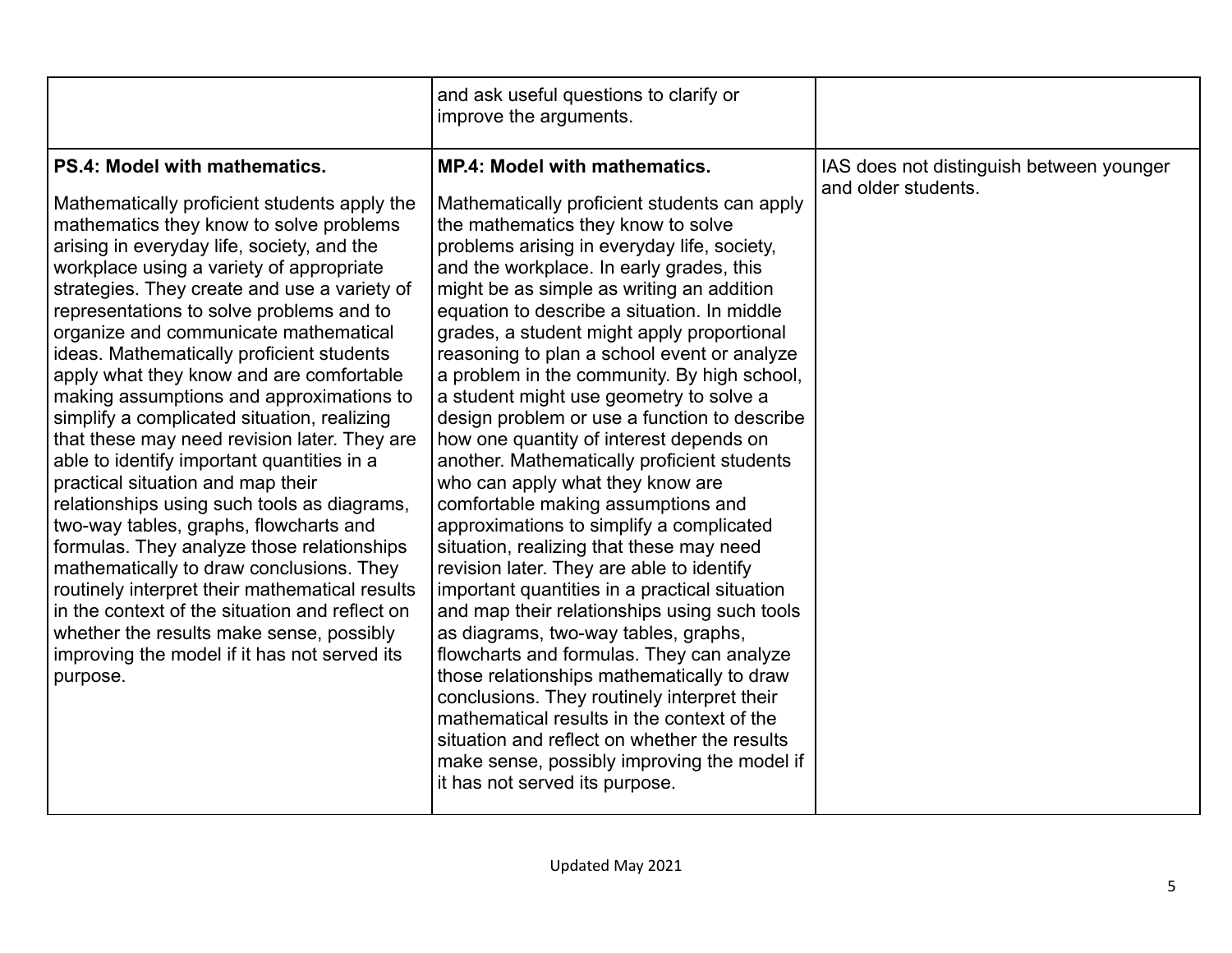| PS.5: Use appropriate tools strategically.                                                                                                                                                                                                                                                                                                                                                                                                                                                                                                                                                                                                                                                                                                                                                                                                                                                                                                                                                                                                                      | MP.5: Use appropriate tools strategically.                                                                                                                                                                                                                                                                                                                                                                                                                                                                                                                                                                                                                                                                                                                                                                                                                                                                                                                                                                                                                                                                                                                                                                                                                                                                                                                                                 | IAS does not distinguish between younger<br>and older students. |
|-----------------------------------------------------------------------------------------------------------------------------------------------------------------------------------------------------------------------------------------------------------------------------------------------------------------------------------------------------------------------------------------------------------------------------------------------------------------------------------------------------------------------------------------------------------------------------------------------------------------------------------------------------------------------------------------------------------------------------------------------------------------------------------------------------------------------------------------------------------------------------------------------------------------------------------------------------------------------------------------------------------------------------------------------------------------|--------------------------------------------------------------------------------------------------------------------------------------------------------------------------------------------------------------------------------------------------------------------------------------------------------------------------------------------------------------------------------------------------------------------------------------------------------------------------------------------------------------------------------------------------------------------------------------------------------------------------------------------------------------------------------------------------------------------------------------------------------------------------------------------------------------------------------------------------------------------------------------------------------------------------------------------------------------------------------------------------------------------------------------------------------------------------------------------------------------------------------------------------------------------------------------------------------------------------------------------------------------------------------------------------------------------------------------------------------------------------------------------|-----------------------------------------------------------------|
| Mathematically proficient students consider<br>the available tools when solving a<br>mathematical problem. These tools might<br>include pencil and paper, models, a ruler, a<br>protractor, a calculator, a spreadsheet, a<br>computer algebra system, a statistical<br>package, or dynamic geometry software.<br>Mathematically proficient students are<br>sufficiently familiar with tools appropriate for<br>their grade or course to make sound<br>decisions about when each of these tools<br>might be helpful, recognizing both the insight<br>to be gained and their limitations.<br>Mathematically proficient students identify<br>relevant external mathematical resources,<br>such as digital content, and use them to<br>pose or solve problems. They use<br>technological tools to explore and deepen<br>their understanding of concepts and to<br>support the development of learning<br>mathematics. They use technology to<br>contribute to concept development,<br>simulation, representation, reasoning,<br>communication and problem solving. | Mathematically proficient students consider<br>the available tools when solving a<br>mathematical problem. These tools might<br>include pencil and paper, concrete models, a<br>ruler, a protractor, a calculator, a<br>spreadsheet, a computer algebra system, a<br>statistical package, or dynamic geometry<br>software. Proficient students are sufficiently<br>familiar with tools appropriate for their grade<br>or course to make sound decisions about<br>when each of these tools might be helpful,<br>recognizing both the insight to be gained and<br>their limitations. For example,<br>mathematically proficient high school<br>students analyze graphs of functions and<br>solutions generated using a graphing<br>calculator. They detect possible errors by<br>strategically using estimation and other<br>mathematical knowledge. When making<br>mathematical models, they know that<br>technology can enable them to visualize the<br>results of varying assumptions, explore<br>consequences, and compare predictions<br>with data. Mathematically proficient students<br>at various grade levels are able to identify<br>relevant external mathematical resources,<br>such as digital content located on a website,<br>and use them to pose or solve problems.<br>They are able to use technological tools to<br>explore and deepen their understanding of<br>concepts. |                                                                 |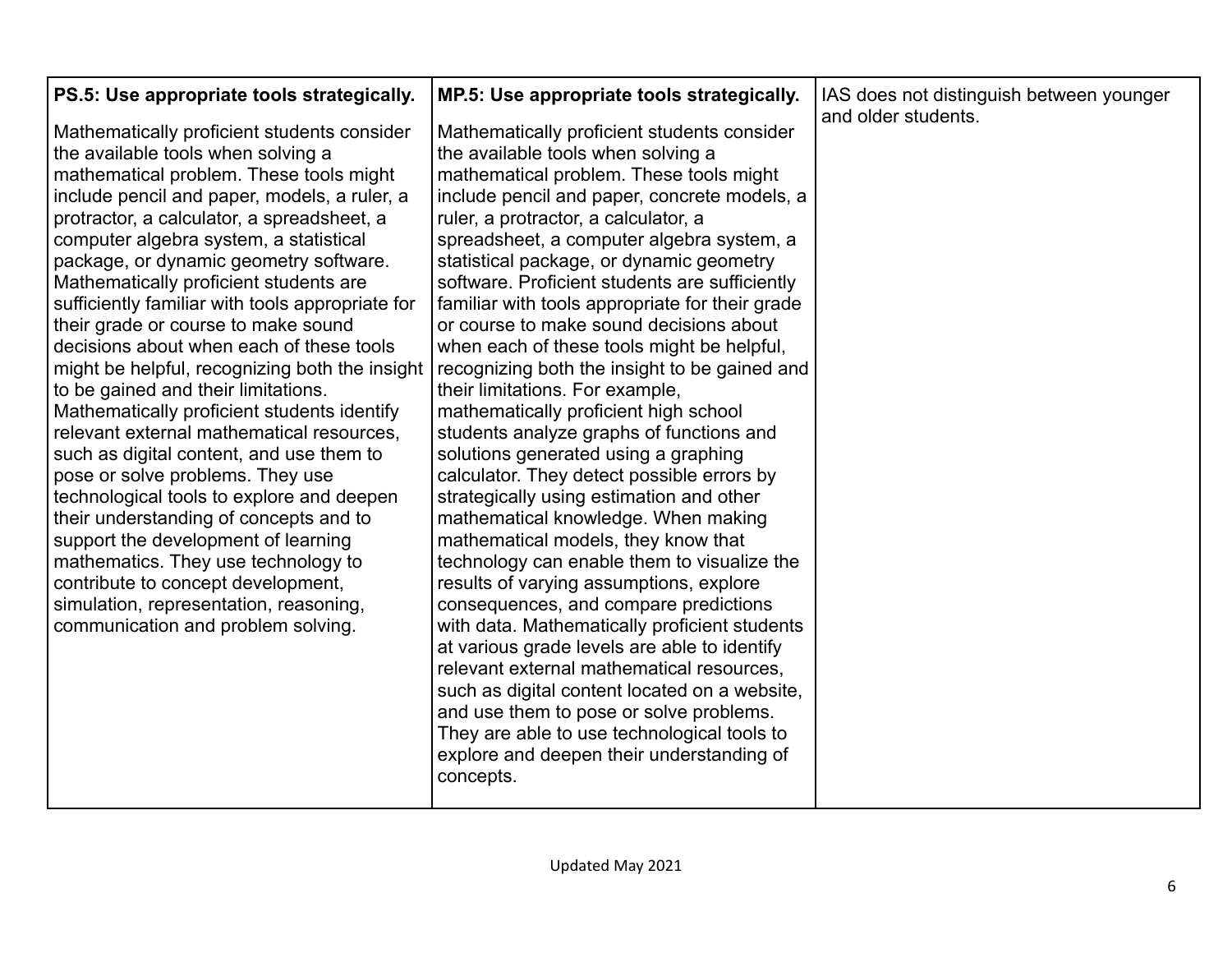| <b>PS.6: Attend to precision.</b><br>Mathematically proficient students<br>communicate precisely to others. They use<br>clear definitions, including precision. correct<br>mathematical language, in discussion with<br>others and in their own reasoning. They<br>state the meaning of the symbols they<br>choose, including using the equal sign<br>consistently and appropriately. They express<br>solutions clearly and logically by using the<br>appropriate mathematical terms and | <b>MP.6: Attend to precision.</b><br>Mathematically proficient students try to<br>communicate precisely to others. They try to<br>use clear definitions in discussion with<br>others and in their own reasoning. They<br>state the meaning of the symbols they<br>choose, including using the equal sign<br>consistently and appropriately. They are<br>careful about specifying units of measure,<br>and labeling axes to clarify the<br>correspondence with quantities in a problem.                                                                                                                                                  | IAS does not distinguish between younger<br>and older students.                             |
|------------------------------------------------------------------------------------------------------------------------------------------------------------------------------------------------------------------------------------------------------------------------------------------------------------------------------------------------------------------------------------------------------------------------------------------------------------------------------------------|-----------------------------------------------------------------------------------------------------------------------------------------------------------------------------------------------------------------------------------------------------------------------------------------------------------------------------------------------------------------------------------------------------------------------------------------------------------------------------------------------------------------------------------------------------------------------------------------------------------------------------------------|---------------------------------------------------------------------------------------------|
| notation. They specify units of measure and<br>label axes to clarify the correspondence with<br>quantities in a problem. They calculate<br>accurately and efficiently and check the<br>validity of their results in the context of the<br>problem. They express numerical answers<br>with a degree of precision appropriate for the<br>problem context.                                                                                                                                  | They calculate accurately and efficiently,<br>express numerical answers with a degree of<br>precision appropriate for the problem<br>context. In the elementary grades, students<br>give carefully formulated explanations to<br>each other. By the time they reach high<br>school they have learned to examine claims<br>and make explicit use of definitions.                                                                                                                                                                                                                                                                         |                                                                                             |
| PS.7: Look for and make use of structure.<br>Mathematically proficient students look<br>closely to discern a pattern or structure.<br>They step back for an overview and shift<br>perspective. They recognize and use<br>properties of operations and equality. They<br>organize and classify geometric shapes<br>based on their attributes. They see<br>expressions, equations, and geometric<br>figures as single objects or as being<br>composed of several objects.                  | MP.7: Look for and make use of structure.<br>Mathematically proficient students look<br>closely to discern a pattern or structure.<br>Young students, for example, might notice<br>that three and seven more is the same<br>amount as seven and three more, or they<br>may sort a collection of shapes according to<br>how many sides the shapes have. Later,<br>students will see $7 \times 8$ equals the well<br>remembered $7 \times 5 + 7 \times 3$ , in preparation for<br>learning about the distributive property. In<br>the expression $x^2$ + 9x + 14, older students<br>can see the 14 as $2 \times 7$ and the 9 as $2 + 7$ . | IAS has removed examples and does not<br>distinguish between younger and older<br>students. |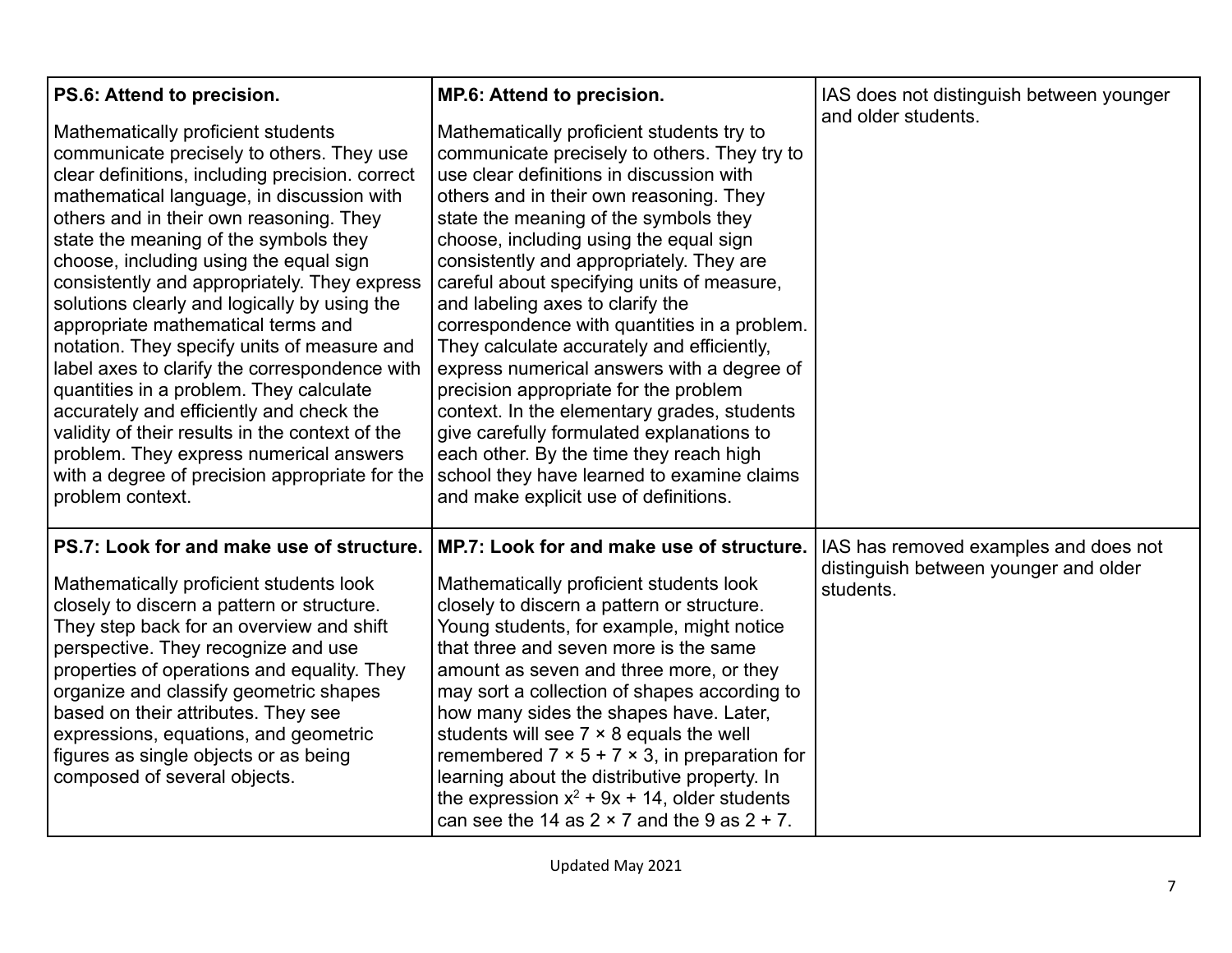|                                                                                                                                                                                                                                                                                                                                                                                                                                                     | They recognize the significance of an<br>existing line in a geometric figure and can<br>use the strategy of drawing an auxiliary line<br>for solving problems. They also can step<br>back for an overview and shift perspective.<br>They can see complicated things, such as<br>some algebraic expressions, as single<br>objects or as being composed of several<br>objects. For example, they can see 5 - 3(x -<br>$(y)^2$ as 5 minus a positive number times a<br>square and use that to realize that its value<br>cannot be more than 5 for any real numbers<br>x and y.                                                                                                                                                                                                                                                                                           |                                                                                |
|-----------------------------------------------------------------------------------------------------------------------------------------------------------------------------------------------------------------------------------------------------------------------------------------------------------------------------------------------------------------------------------------------------------------------------------------------------|-----------------------------------------------------------------------------------------------------------------------------------------------------------------------------------------------------------------------------------------------------------------------------------------------------------------------------------------------------------------------------------------------------------------------------------------------------------------------------------------------------------------------------------------------------------------------------------------------------------------------------------------------------------------------------------------------------------------------------------------------------------------------------------------------------------------------------------------------------------------------|--------------------------------------------------------------------------------|
| PS.8: Look for and express regularity in<br>repeated reasoning.                                                                                                                                                                                                                                                                                                                                                                                     | MP.8: Look for and express regularity in<br>repeated reasoning.                                                                                                                                                                                                                                                                                                                                                                                                                                                                                                                                                                                                                                                                                                                                                                                                       | IAS has removed examples and does not<br>distinguish between younger and older |
| Mathematically proficient students notice if<br>calculations are repeated and look for<br>general methods and shortcuts. They notice<br>regularity in mathematical problems and<br>their work to create a rule or<br>formula. Mathematically proficient students<br>maintain oversight of the process, while<br>attending to the details as they solve a<br>problem. They continually evaluate the<br>reasonableness of their intermediate results. | Mathematically proficient students notice if<br>calculations are repeated, and look both for<br>general methods and for shortcuts. Upper<br>elementary students might notice when<br>dividing 25 by 11 that they are repeating the<br>same calculations over and over again, and<br>conclude they have a repeating decimal. By<br>paying attention to the calculation of slope<br>as they repeatedly check whether points are<br>on the line through (1, 2) with slope 3,<br>middle school students might abstract the<br>equation $(y - 2)/(x - 1) = 3$ . Noticing the<br>regularity in the way terms cancel when<br>expanding $(x - 1)(x + 1)$ , $(x - 1)(x2 + x + 1)$ ,<br>and $(x - 1)(x^3 + x^2 + x + 1)$ might lead them to<br>the general formula for the sum of a<br>geometric series. As they work to solve a<br>problem, mathematically proficient students | students.                                                                      |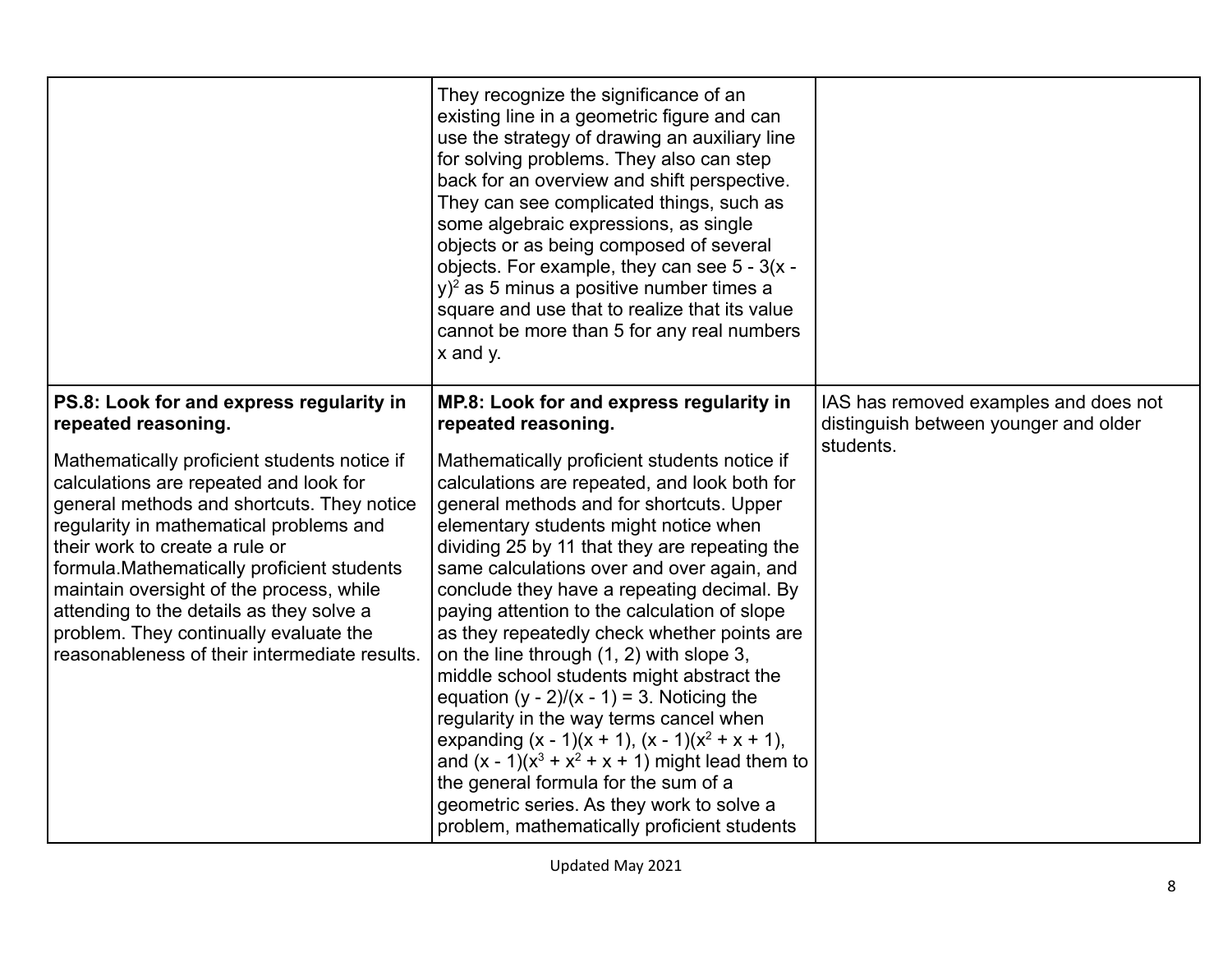| Intermediate results. |  | maintain oversight of the process, while<br>attending to the details. They continually<br>evaluate the reasonableness of their |  |
|-----------------------|--|--------------------------------------------------------------------------------------------------------------------------------|--|
|-----------------------|--|--------------------------------------------------------------------------------------------------------------------------------|--|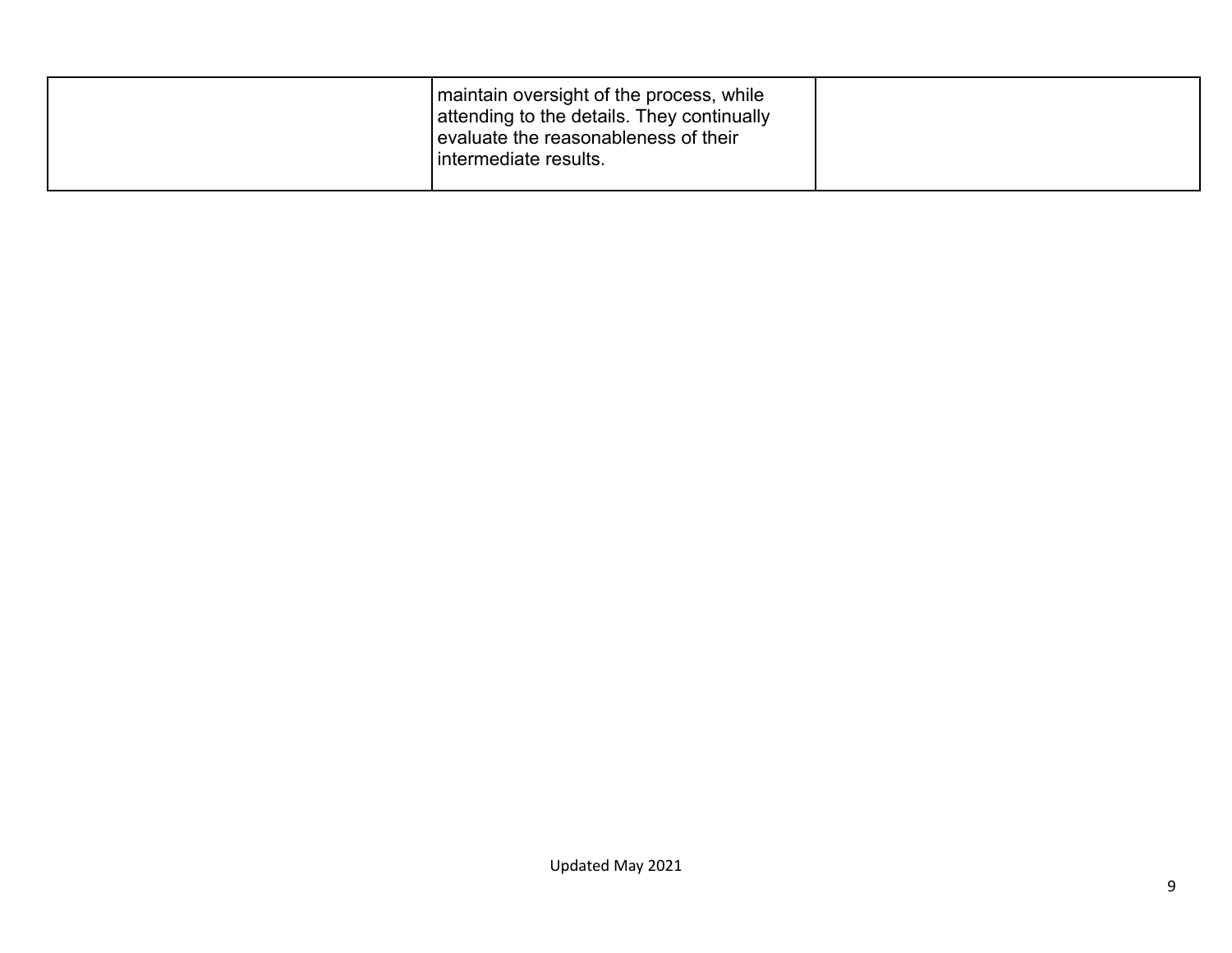| <b>Indiana Academic Standards (IAS)</b><br>2020                                                                                                                                                                                                                                                | <b>Common Core State Standards</b><br>(CCSS)                                                                                                                                                                                                                                                          | <b>Difference Between CCSS and IAS</b><br>2020                  |
|------------------------------------------------------------------------------------------------------------------------------------------------------------------------------------------------------------------------------------------------------------------------------------------------|-------------------------------------------------------------------------------------------------------------------------------------------------------------------------------------------------------------------------------------------------------------------------------------------------------|-----------------------------------------------------------------|
| <b>Number Sense</b>                                                                                                                                                                                                                                                                            |                                                                                                                                                                                                                                                                                                       |                                                                 |
| 3.NS.1: Read and write whole numbers up<br>to 10,000. Use words, models, standard<br>form and expanded form to represent and<br>show equivalent forms of whole numbers up<br>to 10,000.                                                                                                        | No CCSS equivalent.                                                                                                                                                                                                                                                                                   |                                                                 |
| 3.NS.2: Compare two whole numbers up to<br>10,000 using $>$ , $=$ , and $\le$ symbols.                                                                                                                                                                                                         | No CCSS equivalent.                                                                                                                                                                                                                                                                                   |                                                                 |
| <b>3.NS.3:</b> Understand a fraction, 1/b, as the<br>quantity formed by 1 part when a whole is<br>partitioned into b equal parts; understand a<br>fraction, a/b, as the quantity formed by a<br>parts of size 1/b. [In grade 3, limit<br>denominators of fractions to 2, 3, 4, 6, 8.]          | <b>3.NF.1:</b> Understand a fraction 1/b as the<br>quantity formed by 1 part when a whole is<br>partitioned into b equal parts; understand a<br>fraction a/b as the quantity formed by a<br>parts of size 1/b.                                                                                        | IAS limits the denominators in Grade 3 to 2.<br>3, 4, 5, and 8. |
| 3.NS.4: Represent a fraction, 1/b, on a<br>number line by defining the interval from 0<br>to 1 as the whole, and partitioning it into b<br>equal parts. Recognize that each part has<br>size 1/b and that the endpoint of the part<br>based at 0 locates the number 1/b on the<br>number line. | 3.NF.2.a: Represent a fraction 1/b on a<br>number line diagram by defining the interval<br>from 0 to 1 as the whole and partitioning it<br>into b equal parts. Recognize that each part<br>has size 1/b and that the endpoint of the<br>part based at 0 locates the number 1/b on<br>the number line. | No content differences identified.                              |
| 3.NS.5: Represent a fraction, a/b, on a<br>number line by marking off lengths 1/b from<br>0. Recognize that the resulting interval has                                                                                                                                                         | 3.NF.2.b: Represent a fraction a/b on a<br>number line diagram by marking off a<br>lengths 1/b from 0. Recognize that the<br>resulting interval has size a/b and that its                                                                                                                             | No content differences identified.                              |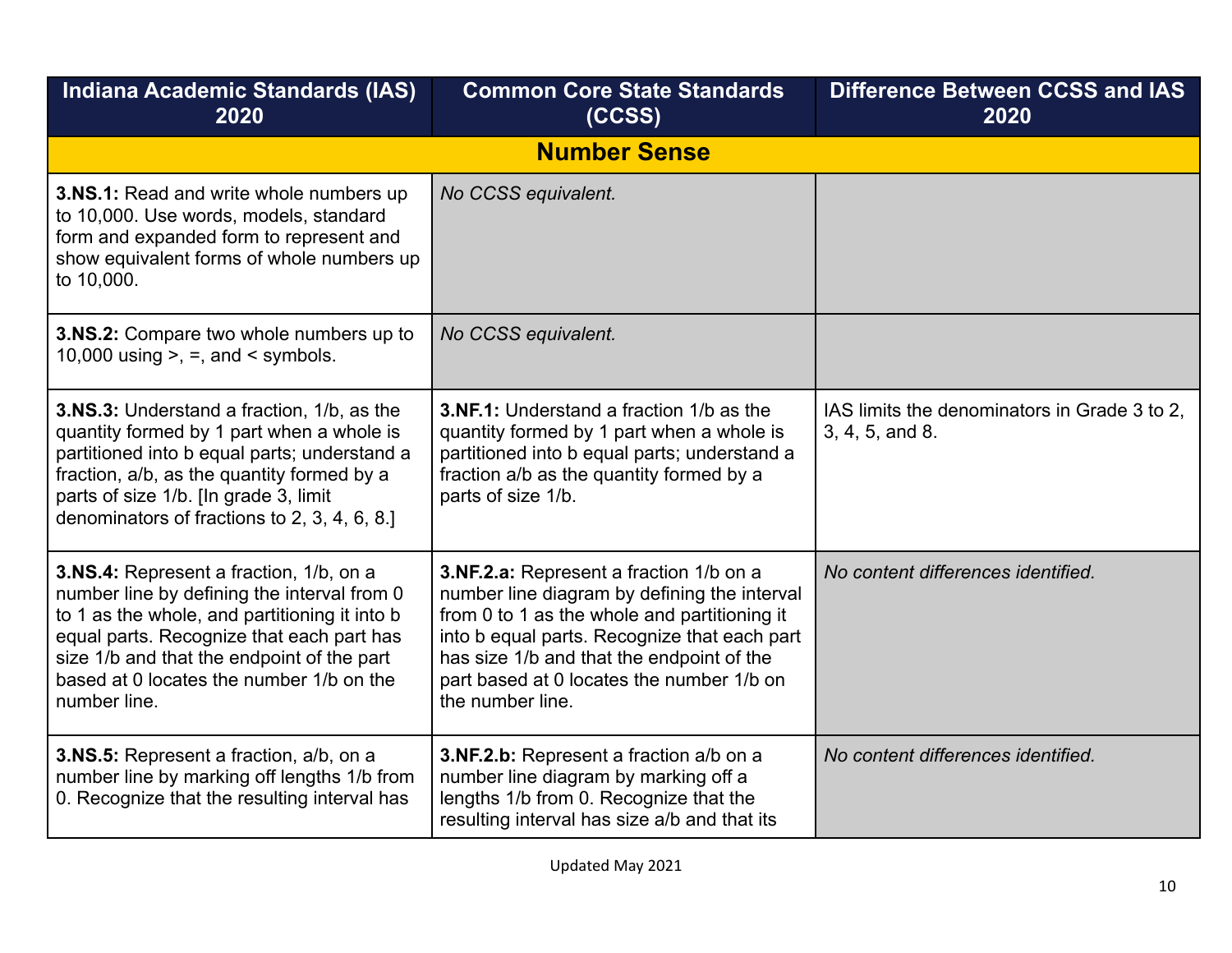| size a/b, and that its endpoint locates the<br>number a/b on the number line.                                                                                                                                                                                                                                 | endpoint locates the number a/b on the<br>number line.                                                                                                                                                                                                                                                                                                                                |                                                          |
|---------------------------------------------------------------------------------------------------------------------------------------------------------------------------------------------------------------------------------------------------------------------------------------------------------------|---------------------------------------------------------------------------------------------------------------------------------------------------------------------------------------------------------------------------------------------------------------------------------------------------------------------------------------------------------------------------------------|----------------------------------------------------------|
| <b>3.NS.6:</b> Understand two fractions as<br>equivalent (equal) if they are the same size,<br>based on the same whole or the same point<br>on a number line.                                                                                                                                                 | <b>3.NF.3a: Understand two fractions as</b><br>equivalent (equal) if they are the same size,<br>or the same point on a number line.                                                                                                                                                                                                                                                   | No content differences identified.                       |
| <b>3.NS.7:</b> Recognize and generate simple<br>equivalent fractions (e.g., $1/2 = 2/4$ , $4/6 =$<br>2/3). Explain why the fractions are<br>equivalent (e.g., by using a visual fraction<br>model).                                                                                                           | 3.NF.3b: Recognize and generate simple<br>equivalent fractions, e.g., $1/2 = 2/4$ , $4/6 =$<br>2/3. Explain why the fractions are<br>equivalent, e.g., by using a visual fraction<br>model.                                                                                                                                                                                           | No content differences identified.                       |
| <b>3.NS.8:</b> Compare two fractions with the<br>same numerator or the same denominator<br>by reasoning about their size based on the<br>same whole. Record the results of<br>comparisons with the symbols $>$ , $=$ , or $\lt$ ,<br>and justify the conclusions (e.g., by using a<br>visual fraction model). | <b>3.NF.3d:</b> Compare two fractions with the<br>same numerator or the same denominator<br>by reasoning about their size. Recognize<br>that comparisons are valid only when the<br>two fractions refer to the same whole.<br>Record the results of comparisons with the<br>symbols $>$ , $=$ , or $\lt$ , and justify the<br>conclusions, e.g., by using a visual fraction<br>model. | No content differences identified.                       |
| 3.NS.9: Use place value understanding to<br>round 2- and 3-digit whole numbers to the<br>nearest 10 or 100.                                                                                                                                                                                                   | 3.NBT.1: Use place value understanding to<br>round whole numbers to the nearest 10 or<br>100.                                                                                                                                                                                                                                                                                         | IAS specifies rounding 2- and 3- digit whole<br>numbers. |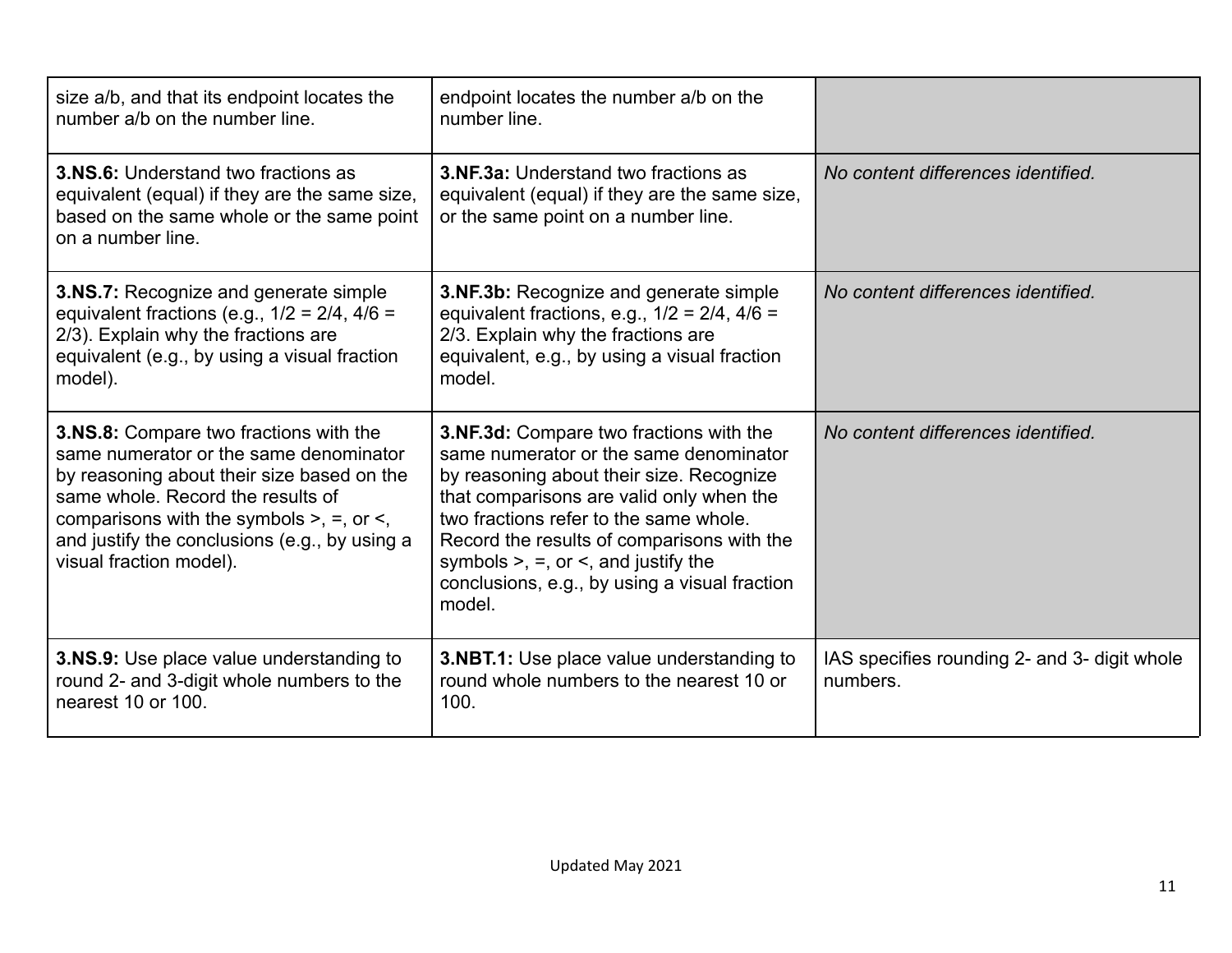| <b>Indiana Academic Standards (IAS)</b><br>2020                                                                                                                                                                                                                                                      | <b>Common Core State Standards</b><br>(CCSS)                                                                                                                                                                                                                                                         | <b>Difference Between CCSS and IAS</b><br>2020                                                                                                                  |  |
|------------------------------------------------------------------------------------------------------------------------------------------------------------------------------------------------------------------------------------------------------------------------------------------------------|------------------------------------------------------------------------------------------------------------------------------------------------------------------------------------------------------------------------------------------------------------------------------------------------------|-----------------------------------------------------------------------------------------------------------------------------------------------------------------|--|
| <b>Computation</b>                                                                                                                                                                                                                                                                                   |                                                                                                                                                                                                                                                                                                      |                                                                                                                                                                 |  |
| 3.C.1: Fluently add and subtract whole<br>numbers within 1000 using strategies and<br>algorithms based on place value, properties<br>of operations, and relationships between<br>addition and subtraction.                                                                                           | 3.NBT.2: Fluently add and subtract within<br>1000 using strategies and algorithms based<br>on place value, properties of operations,<br>and/or the relationship between addition and<br>subtraction.                                                                                                 | IAS specifies adding and subtracting whole<br>numbers.                                                                                                          |  |
| 3.C.2: Represent the concept of<br>multiplication of whole numbers with the<br>following models: equal-sized groups,<br>arrays, area models, and equal "jumps" on a<br>number line. Understand the properties of 0<br>and 1 in multiplication.                                                       | 3. OA.1: Interpret products of whole<br>numbers, e.g., interpret $5 \times 7$ as the total<br>number of objects in 5 groups of 7 objects<br>each.                                                                                                                                                    | IAS requires students to use specific models<br>to represent the concept of multiplication<br>and to understand the properties of 0 and 1<br>in multiplication. |  |
| 3.C.3: Represent the concept of division of<br>whole numbers with the following models:<br>partitioning, sharing, and an inverse of<br>multiplication. Understand the properties of<br>0 and 1 in division.                                                                                          | No CCSS equivalent.                                                                                                                                                                                                                                                                                  |                                                                                                                                                                 |  |
| 3.C.4: Interpret whole-number quotients of<br>whole numbers (e.g., interpret $56 \div 8$ as the<br>number of objects in each share when 56<br>objects are partitioned equally into 8 shares,<br>or as a number of shares when 56 objects<br>are partitioned into equal shares of 8 objects<br>each). | 3.OA.2: Interpret whole-number quotients of<br>whole numbers, e.g., interpret $56 \div 8$ as the<br>number of objects in each share when 56<br>objects are partitioned equally into 8 shares,<br>or as a number of shares when 56 objects<br>are partitioned into equal shares of 8 objects<br>each. | No content differences identified.                                                                                                                              |  |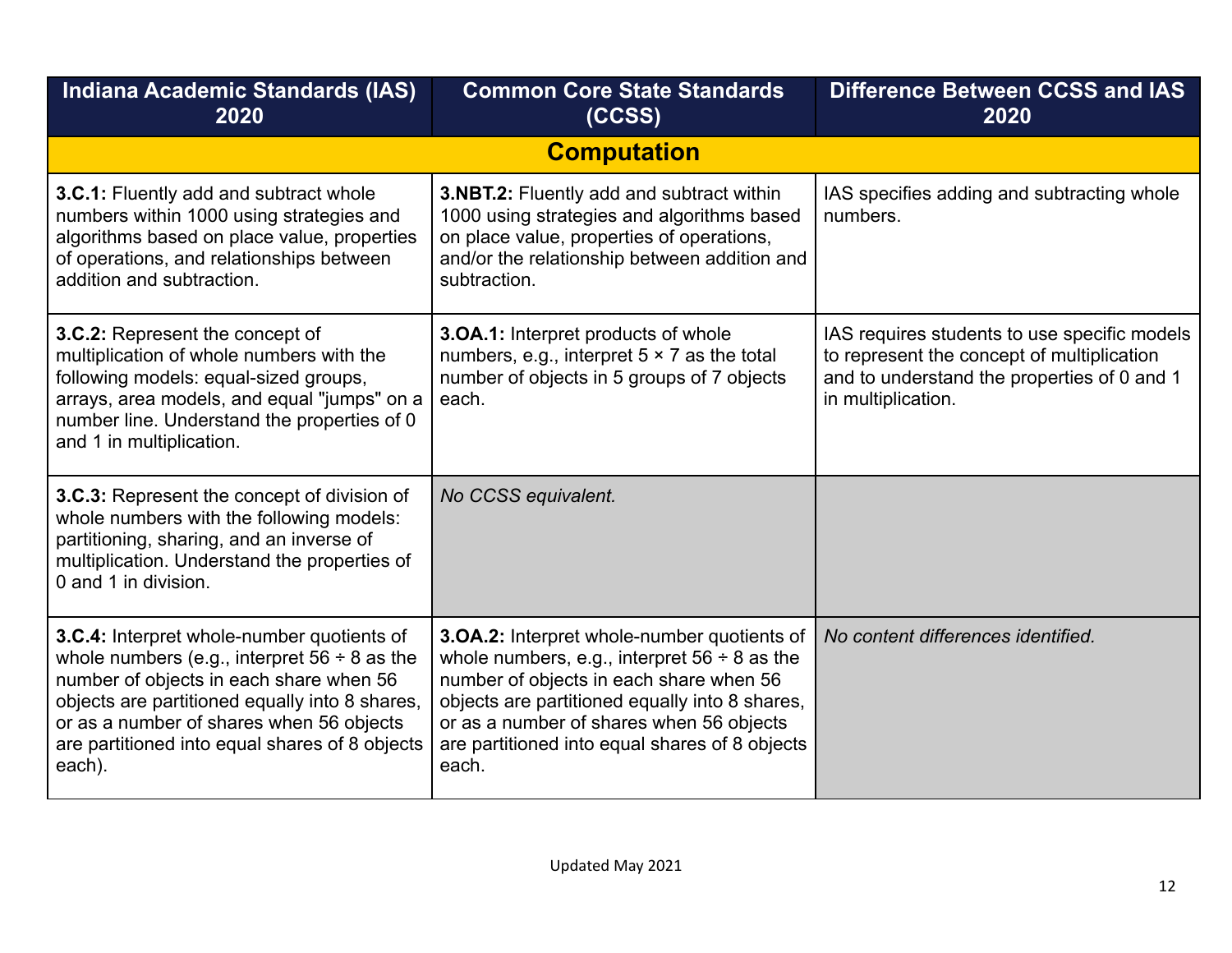| <b>3.C.5:</b> Multiply and divide within 100 using<br>strategies such as the relationship between<br>multiplication and division (e.g., knowing<br>that $8 \times 5 = 40$ , one knows $40 \div 5 = 8$ ), or<br>properties of operations. | <b>3.OA.5:</b> Apply properties of operations as<br>strategies to multiply and divide.<br><b>3.OA.6:</b> Understand division as an<br>unknown-factor problem.<br><b>3.NBT.3:</b> Multiply one-digit whole numbers<br>by multiples of 10 in the range 10-90 (e.g., 9<br>× 80, 5 × 60) using strategies based on<br>place value and properties of operations. | IAS specifies a range of within 100.<br>IAS does not require students to understand<br>an unknown-factor problem or use<br>strategies based on place value specifically. |
|------------------------------------------------------------------------------------------------------------------------------------------------------------------------------------------------------------------------------------------|-------------------------------------------------------------------------------------------------------------------------------------------------------------------------------------------------------------------------------------------------------------------------------------------------------------------------------------------------------------|--------------------------------------------------------------------------------------------------------------------------------------------------------------------------|
| <b>3.C.6:</b> Demonstrate fluency with mastery of<br>multiplication facts and corresponding<br>division facts of 0 to 10.                                                                                                                | No CCSS equivalent.                                                                                                                                                                                                                                                                                                                                         |                                                                                                                                                                          |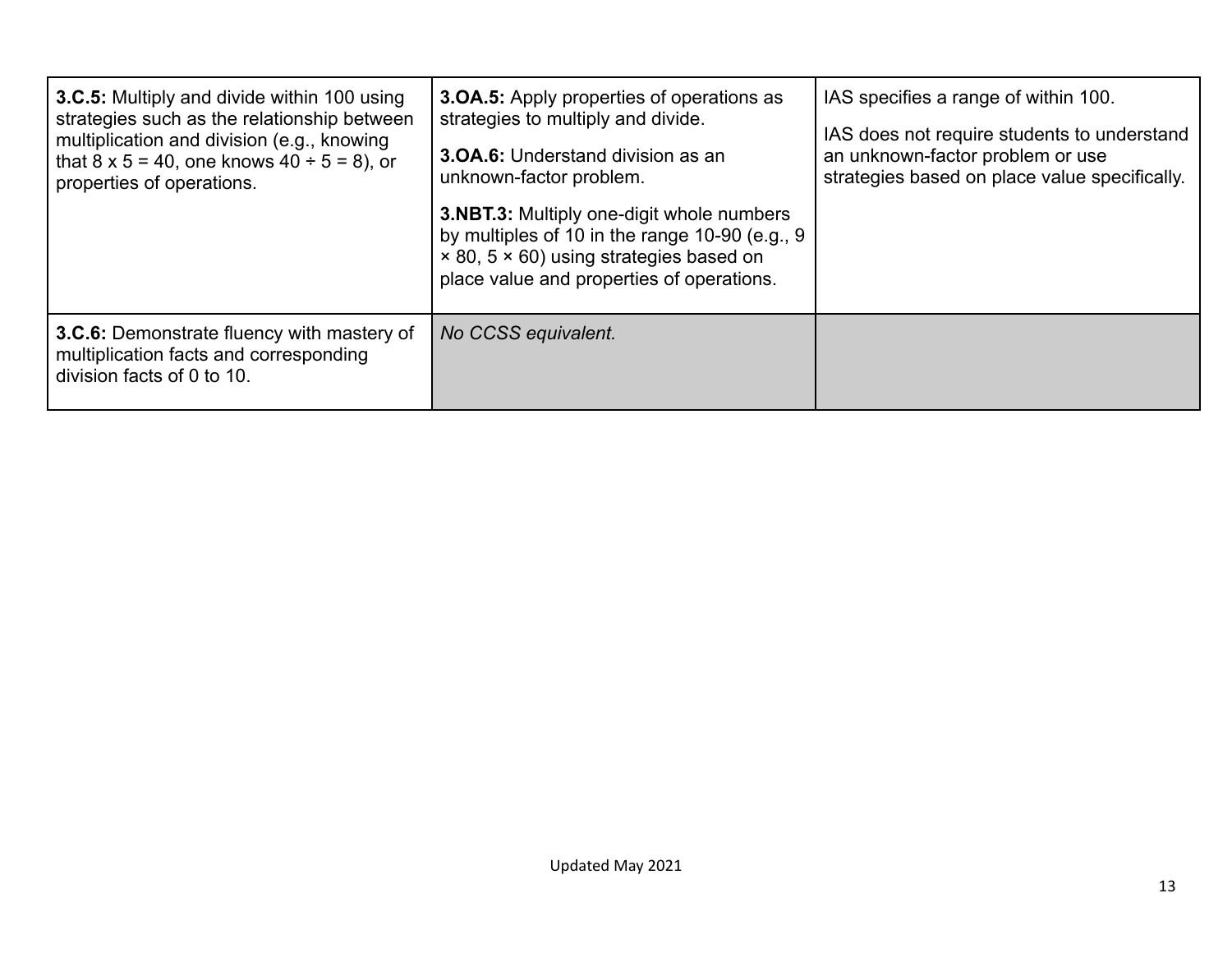| <b>Indiana Academic Standards (IAS)</b><br>2020                                                                                                                                                                                                                                                          | <b>Common Core State Standards</b><br>(CCSS)                                                                                                                                                                                                                                            | <b>Difference Between CCSS and IAS</b><br>2020                                                                                                                           |
|----------------------------------------------------------------------------------------------------------------------------------------------------------------------------------------------------------------------------------------------------------------------------------------------------------|-----------------------------------------------------------------------------------------------------------------------------------------------------------------------------------------------------------------------------------------------------------------------------------------|--------------------------------------------------------------------------------------------------------------------------------------------------------------------------|
|                                                                                                                                                                                                                                                                                                          | <b>Algebraic Thinking</b>                                                                                                                                                                                                                                                               |                                                                                                                                                                          |
| <b>3.AT.1:</b> Solve real-world problems involving<br>addition and subtraction of whole numbers<br>within 1000 (e.g., by using drawings and<br>equations with a symbol for the unknown<br>number to represent the problem).                                                                              | No CCSS equivalent.                                                                                                                                                                                                                                                                     |                                                                                                                                                                          |
| <b>3.AT.2:</b> Solve real-world problems involving<br>whole number multiplication and division<br>within 100 in situations involving equal<br>groups, arrays, and measurement<br>quantities (e.g., by using drawings and<br>equations with a symbol for the unknown<br>number to represent the problem). | 3.OA.3: Use multiplication and division<br>within 100 to solve word problems in<br>situations involving equal groups, arrays,<br>and measurement quantities, e.g., by using<br>drawings and equations with a symbol for<br>the unknown number to represent the<br>problem.              | IAS specifies real-world problems involving<br>whole numbers.                                                                                                            |
| 3.AT.3: Solve two-step real-world problems<br>using the four operations of addition,<br>subtraction, multiplication and division<br>(e.g., by using drawings and equations with<br>a symbol for the unknown number to<br>represent the problem).                                                         | 3.OA.8: Solve two-step word problems<br>using the four operations. Represent these<br>problems using equations with a letter<br>standing for the unknown quantity. Assess<br>the reasonableness of answers using<br>mental computation and estimation<br>strategies including rounding. | IAS specifies real-world problems.<br>IAS does not require students to assess<br>the reasonableness of answers using<br>mental computation and estimation<br>strategies. |
| <b>3.AT.4:</b> Interpret a multiplication equation<br>as equal groups (e.g., interpret $5 \times 7$ as the<br>total number of objects in 5 groups of 7<br>objects each). Represent verbal<br>statements of equal groups as<br>multiplication equations.                                                  | 3.OA.1: Interpret products of whole<br>numbers, e.g., interpret $5 \times 7$ as the total<br>number of objects in 5 groups of 7 objects<br>each.                                                                                                                                        | IAS requires students to represent verbal<br>statements of equal groups as<br>multiplication equations.                                                                  |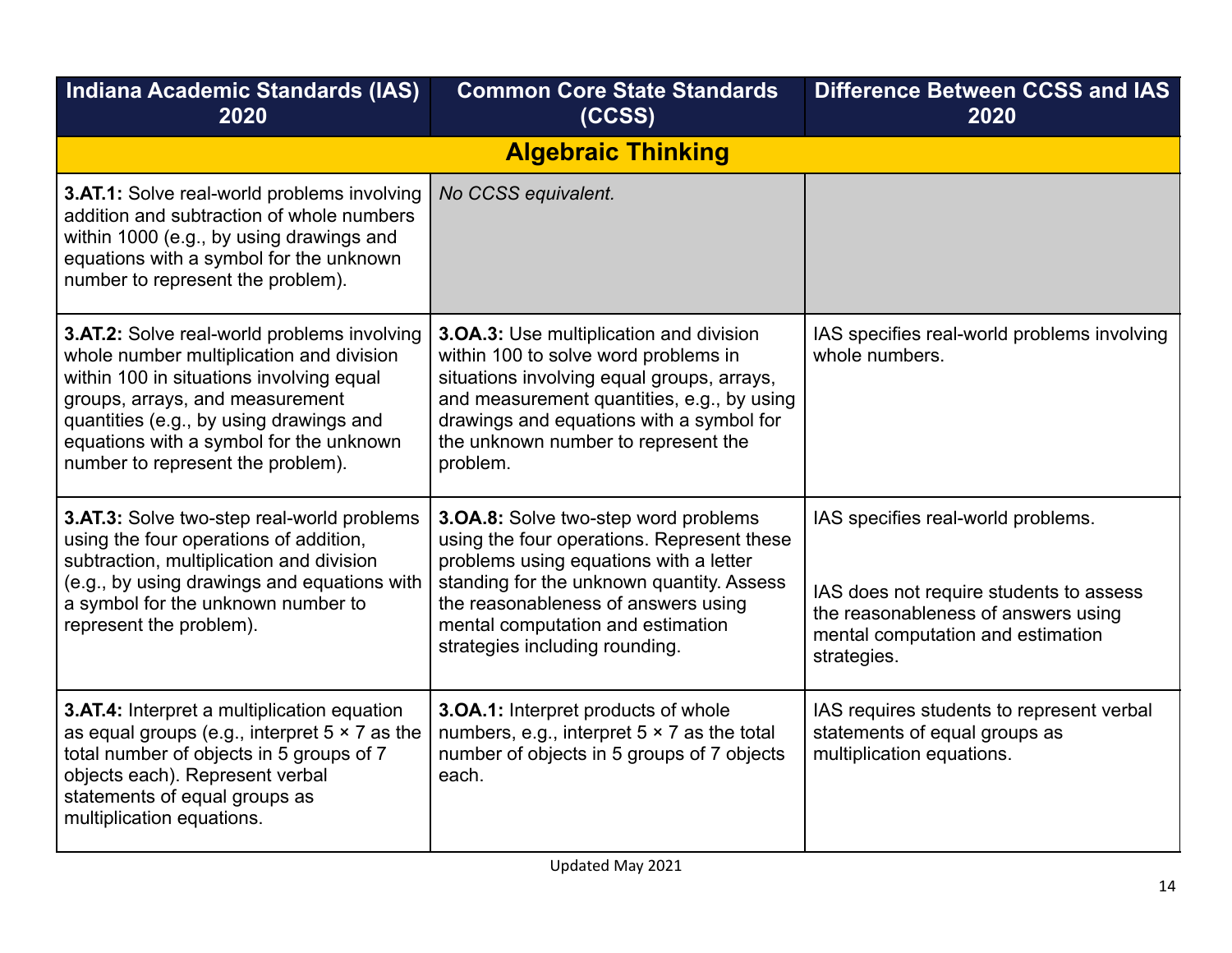| 3.AT.5: Determine the unknown whole<br>number in a multiplication or division<br>equation relating three whole numbers.                                          | <b>3.OA.4:</b> Determine the unknown whole<br>number in a multiplication or division<br>equation relating three whole numbers.                                            | No content differences identified.                                                      |
|------------------------------------------------------------------------------------------------------------------------------------------------------------------|---------------------------------------------------------------------------------------------------------------------------------------------------------------------------|-----------------------------------------------------------------------------------------|
| 3.AT.6: Create, extend, and give an<br>appropriate rule for number patterns within<br>100 (including patterns in the addition table<br>or multiplication table). | <b>3.OA.9:</b> Identify arithmetic patterns<br>(including patterns in the addition table or<br>multiplication table), and explain them<br>using properties of operations. | IAS requires students to create and extend<br>a number pattern specifically within 100. |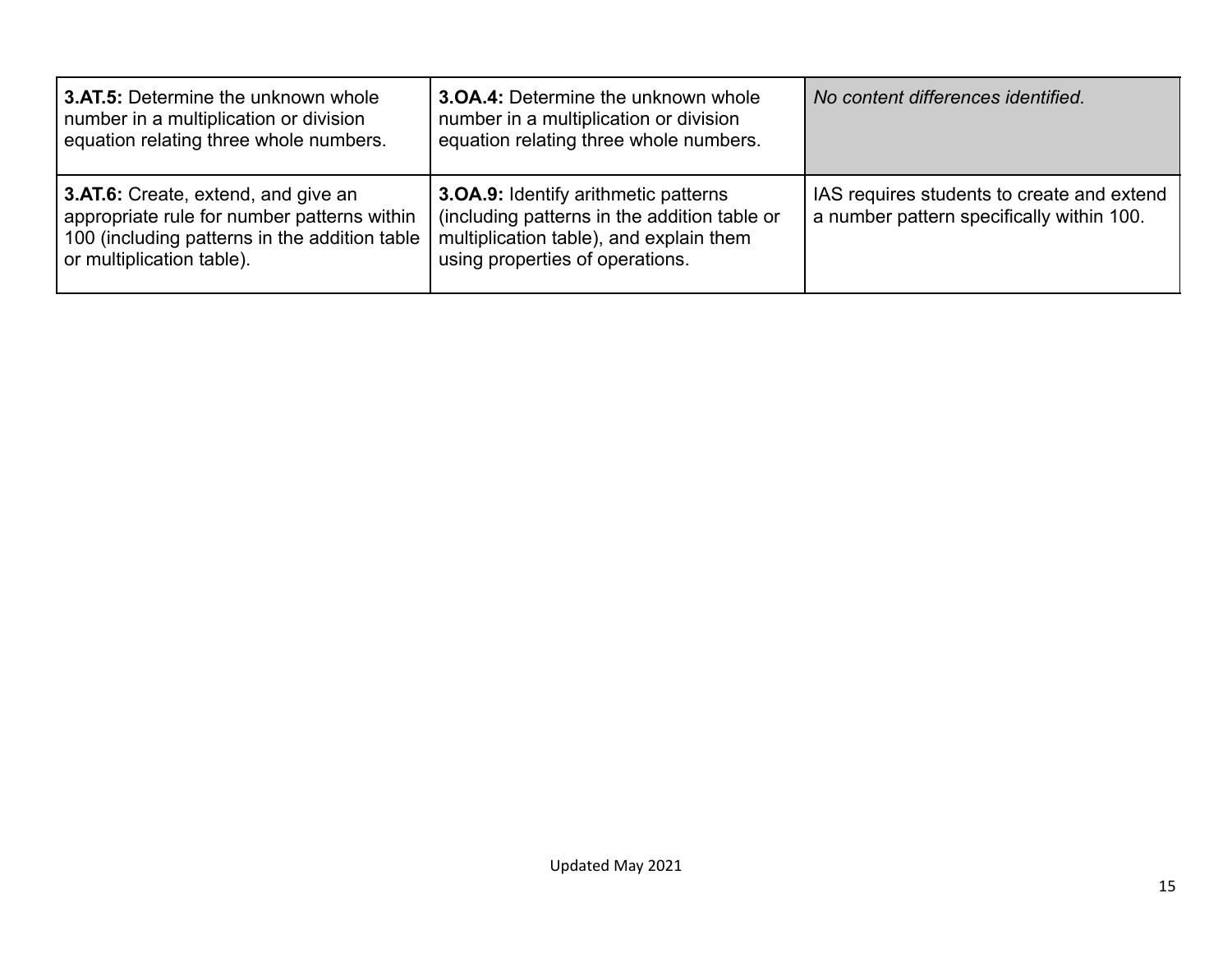| <b>Indiana Academic Standards (IAS)</b><br>2020                                                                                                                                                                                                                                                                                                                                                                             | <b>Common Core State Standards</b><br>(CCSS)                                                                                                                                                                                                                                                                                                                                                                                            | <b>Difference Between CCSS and IAS</b><br>2020                                                                                                                                                                        |
|-----------------------------------------------------------------------------------------------------------------------------------------------------------------------------------------------------------------------------------------------------------------------------------------------------------------------------------------------------------------------------------------------------------------------------|-----------------------------------------------------------------------------------------------------------------------------------------------------------------------------------------------------------------------------------------------------------------------------------------------------------------------------------------------------------------------------------------------------------------------------------------|-----------------------------------------------------------------------------------------------------------------------------------------------------------------------------------------------------------------------|
|                                                                                                                                                                                                                                                                                                                                                                                                                             | <b>Geometry</b>                                                                                                                                                                                                                                                                                                                                                                                                                         |                                                                                                                                                                                                                       |
| 3.G.1: Identify and describe the following:<br>cube, sphere, prism, pyramid, cone, and<br>cylinder.                                                                                                                                                                                                                                                                                                                         | No CCSS equivalent.                                                                                                                                                                                                                                                                                                                                                                                                                     |                                                                                                                                                                                                                       |
| 3.G.2: Understand that shapes (e.g.,<br>rhombuses, rectangles, and others) may<br>share attributes (e.g., having four sides),<br>and that the shared attributes can define a<br>larger category (e.g., quadrilaterals).<br>Recognize and draw rhombuses,<br>rectangles, and squares as examples of<br>quadrilaterals. Recognize and draw<br>examples of quadrilaterals that do not<br>belong to any of these subcategories. | <b>3.G.1:</b> Understand that shapes in different<br>categories (e.g., rhombuses, rectangles,<br>and others) may share attributes (e.g.,<br>having four sides), and that the shared<br>attributes can define a larger category<br>(e.g., quadrilaterals). Recognize rhombuses,<br>rectangles, and squares as examples of<br>quadrilaterals, and draw examples of<br>quadrilaterals that do not belong to any of<br>these subcategories. | No content differences identified.                                                                                                                                                                                    |
| 3.G.3: Identify, describe and draw points,<br>lines and line segments using appropriate<br>tools (e.g., ruler, straightedge, and<br>technology), and use these terms when<br>describing two-dimensional shapes.                                                                                                                                                                                                             | 4.G.1: Draw points, lines, line segments,<br>rays, angles (right, acute, obtuse), and<br>perpendicular and parallel lines. Identify<br>these in two-dimensional figures.                                                                                                                                                                                                                                                                | IAS requires students to use appropriate<br>tools to identify, describe, and draw points,<br>lines, and line segments.<br>IAS does not require students to draw rays,<br>angles, or perpendicular and parallel lines. |
| 3.G.4: Partition shapes into parts with equal<br>areas. Express the area of each part as a<br>unit fraction of the whole (1/2, 1/3, 1/4, 1/6,<br>$1/8$ ).                                                                                                                                                                                                                                                                   | <b>3.G.2:</b> Partition shapes into parts with equal<br>areas. Express the area of each part as a<br>unit fraction of the whole.                                                                                                                                                                                                                                                                                                        | IAS specifies 1/2, 1/3, 1/4, 1/6, 1/8.                                                                                                                                                                                |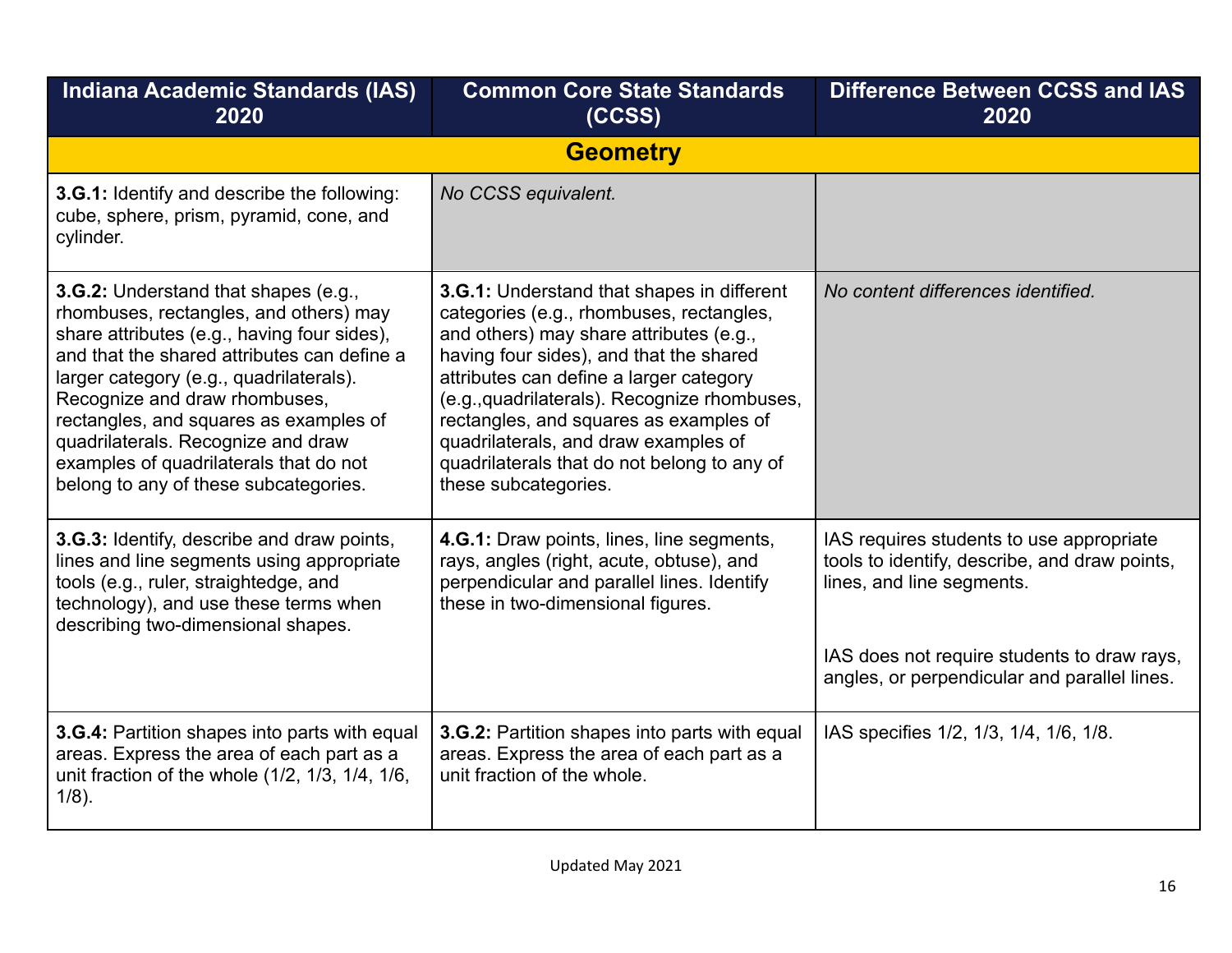| <b>Indiana Academic Standards (IAS)</b><br>2020                                                                                                                                                                                                                                                                                                                                                                               | <b>Common Core State Standards</b><br>(CCSS)                                                                                                                                                                                                                                                                                                                                                | <b>Difference Between CCSS and IAS</b><br>2020                                                                                                            |  |
|-------------------------------------------------------------------------------------------------------------------------------------------------------------------------------------------------------------------------------------------------------------------------------------------------------------------------------------------------------------------------------------------------------------------------------|---------------------------------------------------------------------------------------------------------------------------------------------------------------------------------------------------------------------------------------------------------------------------------------------------------------------------------------------------------------------------------------------|-----------------------------------------------------------------------------------------------------------------------------------------------------------|--|
| <b>Measurement</b>                                                                                                                                                                                                                                                                                                                                                                                                            |                                                                                                                                                                                                                                                                                                                                                                                             |                                                                                                                                                           |  |
| <b>3.M.1:</b> Estimate and measure the mass of<br>objects in grams (g) and kilograms (kg) and<br>the volume of objects in quarts (qt), gallons<br>(gal), and liters (I). Add, subtract, multiply, or<br>divide to solve one-step real-world problems<br>involving masses or volumes that are given<br>in the same units (e.g., by using drawings,<br>such as a beaker with a measurement<br>scale, to represent the problem). | 3.MD.2: Measure and estimate liquid<br>volumes and masses of objects using<br>standard units of grams (g), kilograms (kg),<br>and liters (I). Add, subtract, multiply, or<br>divide to solve one-step word problems<br>involving masses or volumes that are given<br>in the same units, e.g., by using drawings<br>(such as a beaker with a measurement<br>scale) to represent the problem. | IAS requires students to measure the<br>volume of objects specifically in quarts,<br>gallons, and liters.<br>IAS specifies real-world problems.           |  |
| <b>3.M.2:</b> Choose and use appropriate units<br>and tools to estimate and measure length,<br>weight, and temperature. Estimate and<br>measure length to a quarter-inch, weight in<br>pounds, and temperature in degrees Celsius<br>and Fahrenheit.                                                                                                                                                                          | No CCSS equivalent.                                                                                                                                                                                                                                                                                                                                                                         |                                                                                                                                                           |  |
| <b>3.M.3:</b> Tell and write time to the nearest<br>minute from analog clocks, using a.m. and<br>p.m., and measure time intervals in minutes.<br>Solve real-world problems involving addition<br>and subtraction of time intervals in minutes.                                                                                                                                                                                | <b>3.MD.1:</b> Tell and write time to the nearest<br>minute and measure time intervals in<br>minutes. Solve word problems involving<br>addition and subtraction of time intervals in<br>minutes, e.g., by representing the problem<br>on a number line diagram.                                                                                                                             | IAS requires students to use a.m. and p.m.<br>to tell and write time to the nearest minute<br>from an analog clock.<br>IAS specifies real-world problems. |  |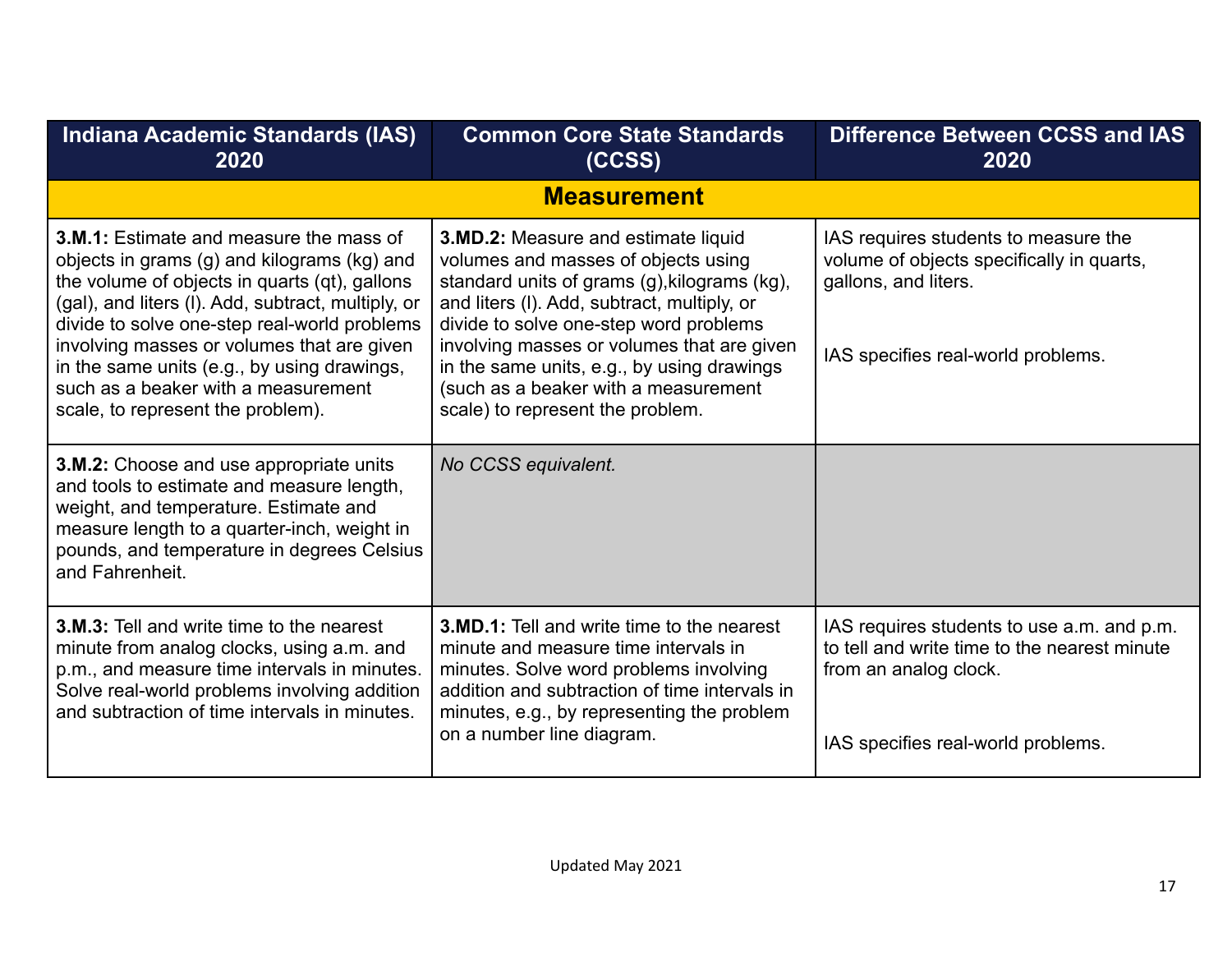|                                                                                                                                                                                                                                                                                                                                              |                                                                                                                                                                                                                                                                                                                                                  | IAS does not require students to represent<br>the problems on a number line. |
|----------------------------------------------------------------------------------------------------------------------------------------------------------------------------------------------------------------------------------------------------------------------------------------------------------------------------------------------|--------------------------------------------------------------------------------------------------------------------------------------------------------------------------------------------------------------------------------------------------------------------------------------------------------------------------------------------------|------------------------------------------------------------------------------|
| 3.M.4: Find the value of any collection of<br>coins and bills. Write amounts less than a<br>dollar using the $\phi$ symbol and write larger<br>amounts using the \$ symbol in the form of<br>dollars and cents (e.g., \$4.59). Solve<br>real-world problems to determine whether<br>there is enough money to make a purchase.                | No CCSS equivalent.                                                                                                                                                                                                                                                                                                                              |                                                                              |
| <b>3.M.5:</b> Find the area of a rectangle with<br>whole-number side lengths by modeling with<br>unit squares, and show that the area is the<br>same as would be found by multiplying the<br>side lengths. Identify and draw rectangles<br>with the same perimeter and different areas<br>or with the same area and different<br>perimeters. | 3.MD.5a: A square with side length 1 unit,<br>called "a unit square," is said to have "one<br>square unit" of area, and can be used to<br>measure area.<br>3.MD.5b: A plane figure which can be<br>covered without gaps or overlaps by n unit<br>squares is said to have an area of n square<br>units.<br>3.MD.6: Measure areas by counting unit | IAS does not require students to specifically<br>find area by tiling it.     |
|                                                                                                                                                                                                                                                                                                                                              | squares (square cm, square m, square in,<br>square ft, and improvised units).                                                                                                                                                                                                                                                                    |                                                                              |
|                                                                                                                                                                                                                                                                                                                                              | <b>3.MD.7a:</b> Find the area of a rectangle with<br>whole-number side lengths by tiling it, and<br>show that the area is the same as would be<br>found by multiplying the side lengths.                                                                                                                                                         |                                                                              |
|                                                                                                                                                                                                                                                                                                                                              | <b>3.MD.8:</b> Solve real world and mathematical<br>problems involving perimeters of polygons,<br>including finding the perimeter given the<br>side lengths, finding an unknown side                                                                                                                                                             |                                                                              |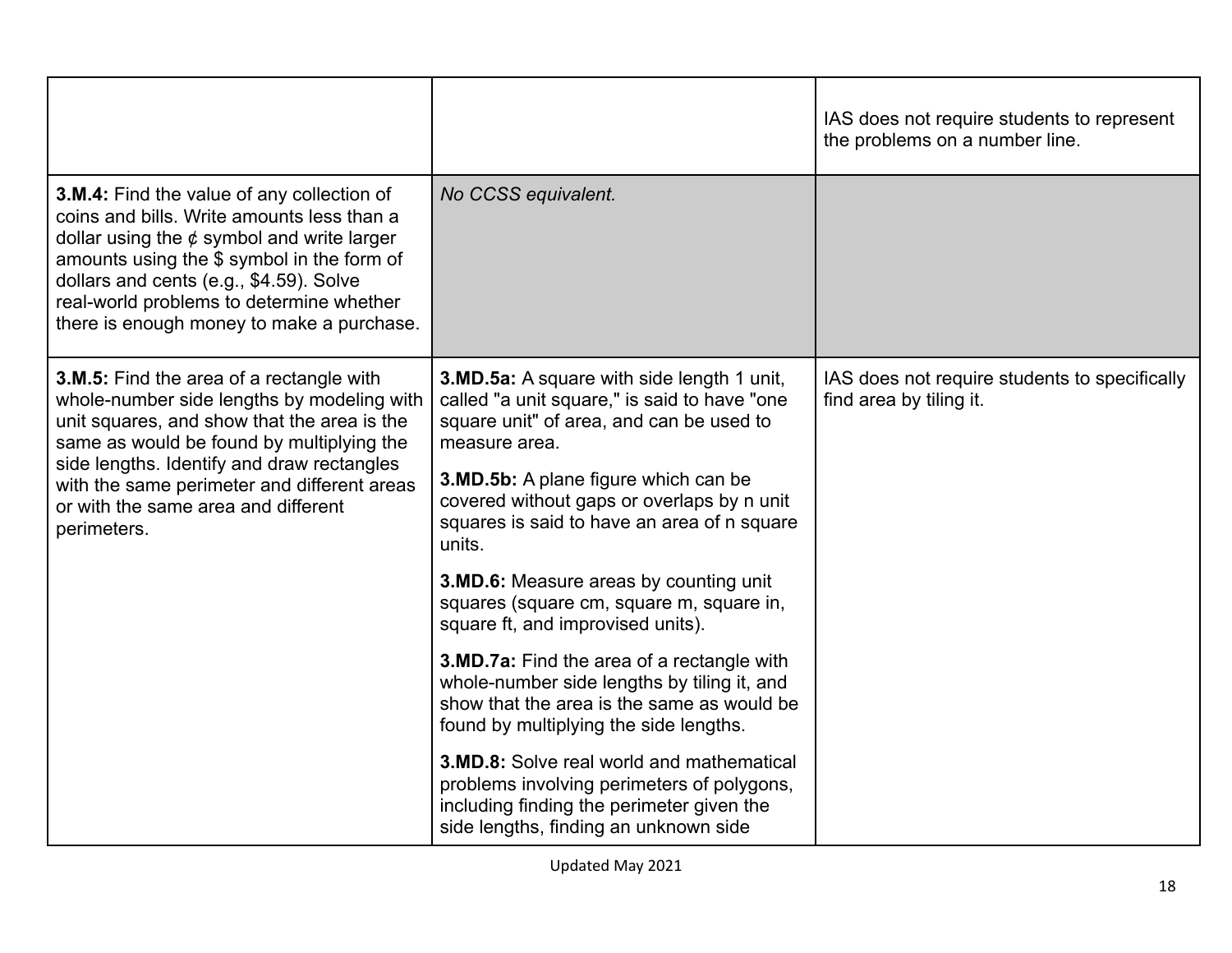|                                                                                                                                                                                                                                                                 | length, and exhibiting rectangles with the<br>same perimeter and different areas or with<br>the same area and different perimeters.                                                                                                                                                                                         |                                                                                                                                                      |
|-----------------------------------------------------------------------------------------------------------------------------------------------------------------------------------------------------------------------------------------------------------------|-----------------------------------------------------------------------------------------------------------------------------------------------------------------------------------------------------------------------------------------------------------------------------------------------------------------------------|------------------------------------------------------------------------------------------------------------------------------------------------------|
| <b>3.M.6:</b> Multiply side lengths to find areas of<br>rectangles with whole-number side lengths<br>to solve real-world problems and other<br>mathematical problems, and represent<br>whole-number products as rectangular<br>areas in mathematical reasoning. | <b>3.MD.7b:</b> Multiply side lengths to find areas<br>of rectangles with whole-number side<br>lengths in the context of solving real world<br>and mathematical problems, and represent<br>whole-number products as rectangular<br>areas in mathematical reasoning.                                                         | No content differences identified.                                                                                                                   |
| <b>3.M.7:</b> Find perimeters of polygons given<br>the side lengths or given an unknown side<br>length.                                                                                                                                                         | <b>3.MD.8:</b> Solve real world and mathematical<br>problems involving perimeters of polygons,<br>including finding the perimeter given the<br>side lengths, finding an unknown side<br>length, and exhibiting rectangles with the<br>same perimeter and different areas or with<br>the same area and different perimeters. | IAS does not require students to solve real<br>world problems or exhibit rectangles with<br>the same perimeter and different areas or<br>vice versa. |